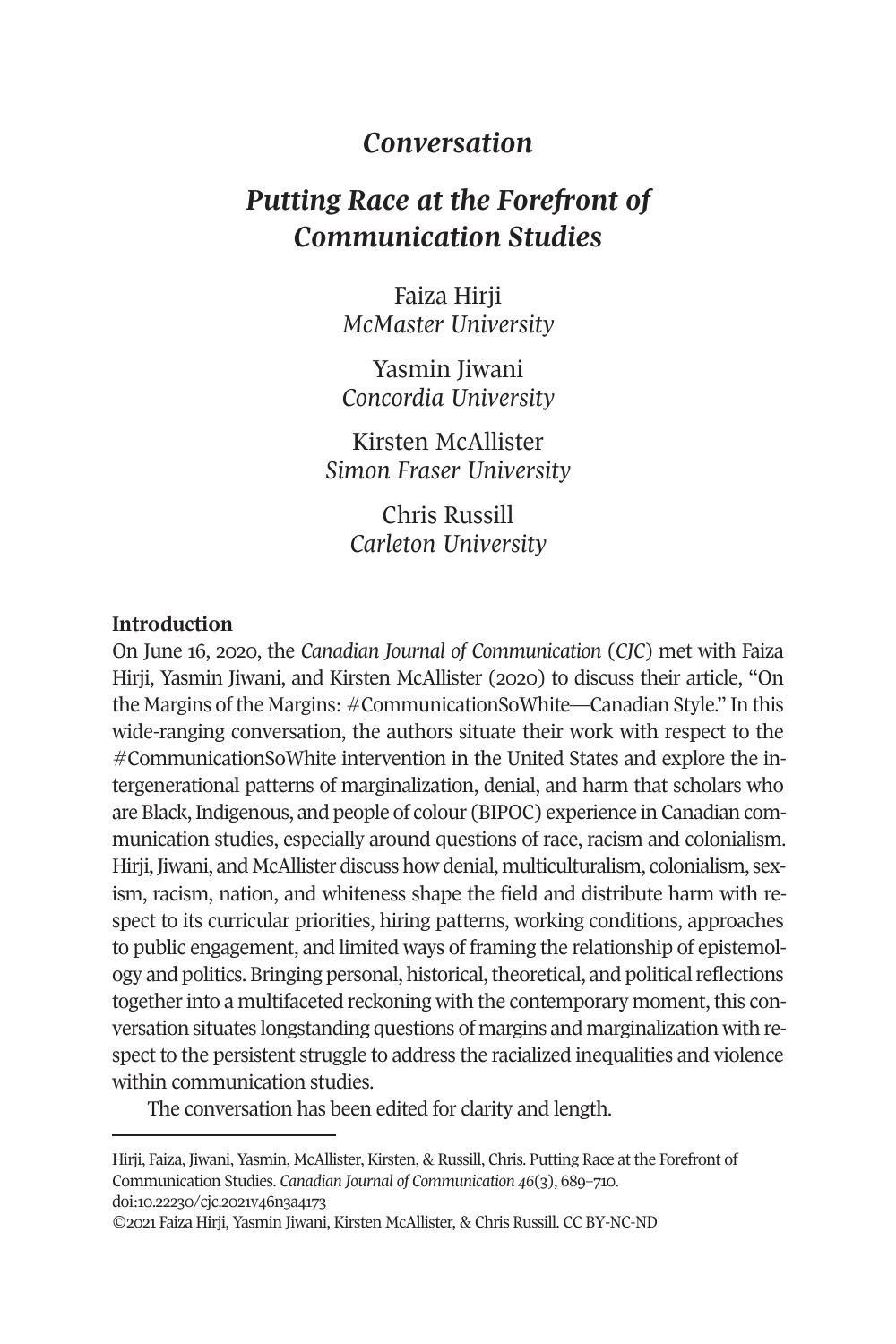**Chris Russill (CR):** I wonder if you might situate your article and collaborations with respect to the #CommunicationSoWhite intervention more broadly. How are you inspired and motivated by it? How do you engage and situate yourselves with respect to it? How are things both similar and different in Canada? The title of your article, "On the Margins of the Margins: #CommunicationSoWhite— Canadian style," suggests the specificity of the Canadian context. So, as a first question, could you to say more about that wider context and the circumstances of your piece?

**Faiza Hirji (FH):** Should I start with the background on the ICA pre-conference?

#### **Yasmin Jiwani (YJ) & Kirsten McAllister (KM):** Yeah.

**FH:** So this piece was inspired when the ICA, the International Communication Association, put out a call for papers for a pre-conference they were doing on #CommunicationSoWhite. And, of course, as usual, the three of us have absolutely zero time, but I saw that, and I thought, "Somebody should speak about this on the Canadian side."

I think there were a lot of things going on at my university and challenges I was seeing in terms of conversations around EDI [equity, diversity, inclusion] that were really sort of swirling in my mind and giving me some frustration around this area, maybe more than I would normally have because I always sort of joke that I'm usually the Pollyanna of this group, but lately it's getting harder and harder to stay that way.

But anyway, I think I wrote to Yasmin—and Yasmin wrote to Kirsten—and said, "You know, I think this is really important even though I know we're all busy, does anyone want to go to Washington and present as well?" And so we ended up trying to put together a panel and then found that experience of not only presenting but also listening to the experiences that other people were having resonated with us.

At some point, somebody suggested that we should write about this, and then the organizers of our panel were also working on a special issue for *Communication, Culture and Critique* and had followed up to say it would be great to get a piece on this Canadian perspective, [saying,] "We don't have room to publish three individual papers, but could the three of you perhaps work on a joint paper?" We had actually already been talking about the fact that that would make sense, and so we decided to try and work on that. And that whole process felt like it took forever. So that's how we got from here to there. That's just kind of the preliminary, and Kirsten and Yasmin might want to add more.

**KM:** This was an interesting moment because Yasmin and I had attempted to set up a [caucus] for scholars working on critical race theory, anti-colonialism, and diaspora studies nine years earlier in 2011 at the CCA [Canadian Communication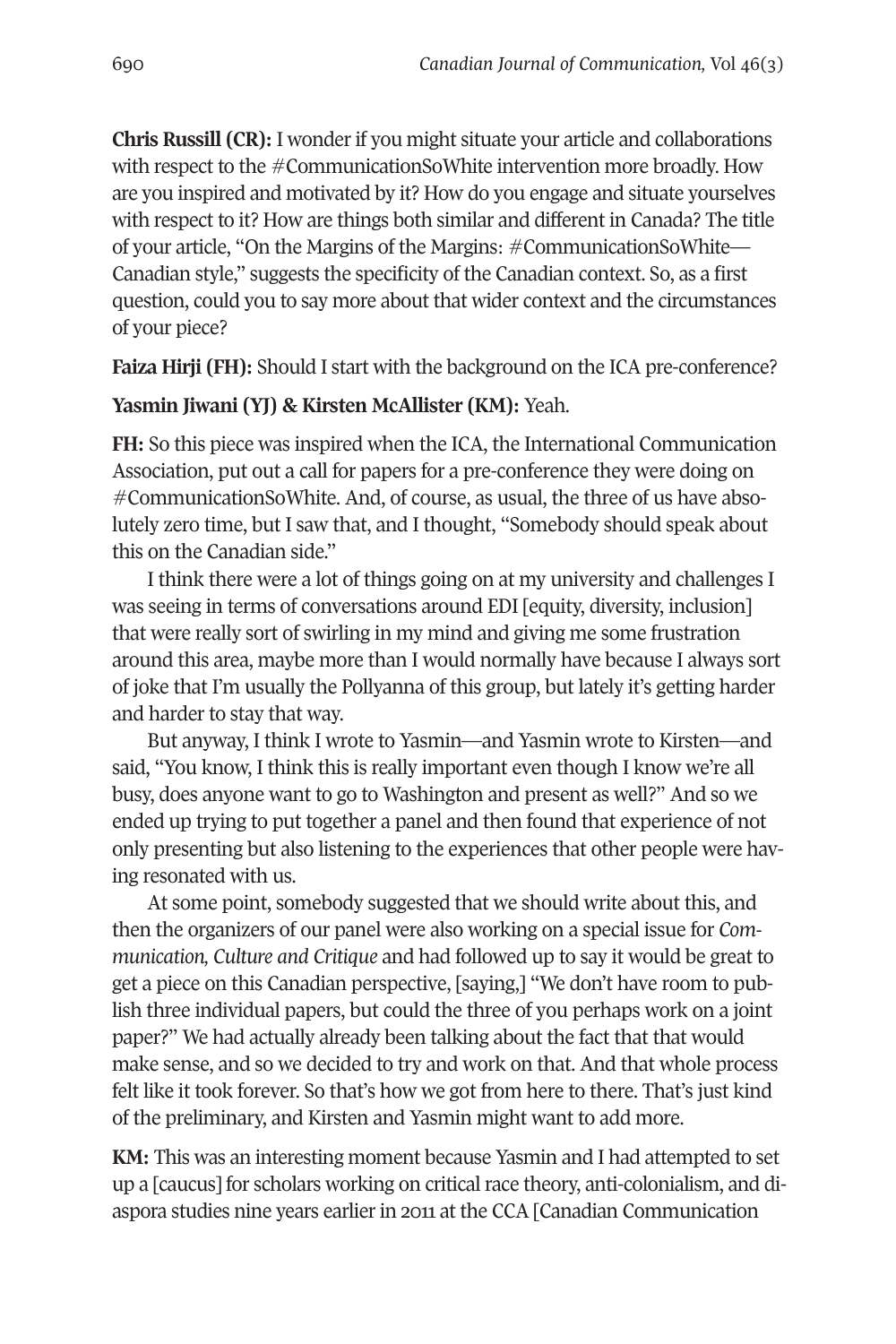Association] in Fredericton. We tried running the caucus for two years. At Waterloo, we organized a large and lively roundtable, but overall there wasn't enough traction or institutional support. Some students were hesitant about running a series of panels on race; they thought it might lead to more academic isolation and even less engagement with other students and faculty members. Recalling our own days as graduate students, we talked about the importance of organizing and supporting each other's scholarship. But it was much different in the eighties and nineties when racialized, Indigenous, queer, and feminist groups were mobilizing in cities across Canada against the exclusionary policies and practices of cultural institutions like galleries, museums, and universities. Unlike today, there were no university courses, grants, [or] exhibitions, and few journals and even fewer publishing houses that prioritized work by racialized and Indigenous researchers, writers, and artists. So it was necessary to create those spaces, which were contested and conflictual, and while difficult, [it] really forced people to forge new approaches. Much of the activism of that period led to the institutional changes we benefit from today in, for example, the arts, publishing, and academic funding, though the work is far from over. But when I was hired by SFU in the early 2000s, racialized and Indigenous graduate students, including international students, especially from the global south, continued to face institutional and other barriers along with entrenched racist and colonial attitudes. But in contrast to the 1990s, not only was there little grassroots activism pressuring universities to take research on racism seriously but multiculturalism and neoliberalism had also fragmented and commodified research on race.

Despite the reams of scholarship I admired in communication studies, after attending numerous CCA conferences dating back to 2004, I was frustrated with what I saw as the inherent racism in our field. With no other faculty specializing in racism and anti-colonialism in our school, there was little academic support for many of my graduate students, and once I had a full roster of students, I began to tell applicants to try other disciplines, even recommending colleagues in refugee studies and sociology. Dispirited and exhausted at that point, I started stepping away from communication studies; 2013 was the last CCA conference I attended. It was in Victoria, British Columbia's white colonial capital.

In contrast, seven years later, it has been liberating to work with Faiza and Yasmin on #CommunicationSoWhite. I don't doubt that the institutional authority of ICA pre-conference and the journal, as American organizations, gave our work credibility in Canada. But despite that, just the sheer numbers of researchers attending the ICA pre-conference and the synergy and urgency was empowering. While the issues of racism and colonialism in Canadian communication studies are different than those in the U.S., it was illuminating to hear their analyses and critiques. I even found the critical feedback from the editors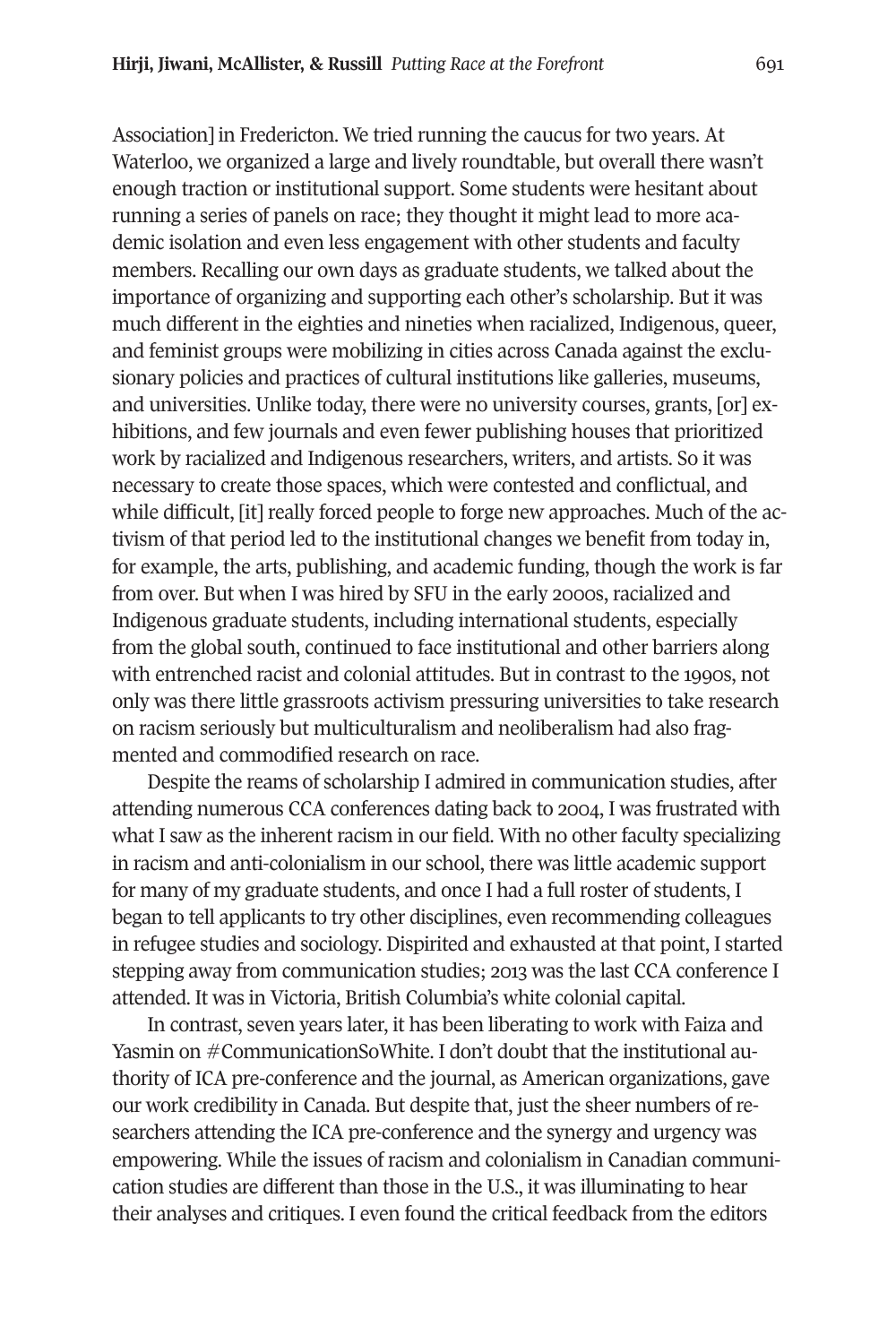and the reviewers engaging—they were rigorous and critical in a way that reflected their commitment to anti-racist scholarship.

More generally, participating in the #CommunicationSoWhite ICA pre-conference brought us together and for me reignited the determination that led Yasmin and I to confront the racial and colonial front in Canadian communication studies in 2011.

**YJ:** The other thing that I want to add is the whole generational element as well. It's coming into the field more than, what's it now, forty years ago? And seeing what happened throughout the whole process and seeing a kind of grudging recognition of the import of race, particularly in terms of the influence of Stuart Hall, I think that made a big difference.

But I also think that only extended as far as Indigeneity goes, and when it came to racialized peoples, it was always sort of marginalized even further, which always raised a question for me because [Harold] Innis' own work is on margins and so is [Marshall] McLuhan's. So … why was this discipline, or what was becoming a very clearly defined disciplinary canon, so aversive in a way to issues of race and even issues of Indigeneity?

**KM:** That's maybe where there's a regional difference. In our school, the idea of hiring an Indigenous faculty member, that was a relatively new idea and it was resisted very strongly, unlike Faiza's department. Not by everyone—there was a group of us who worked hard to try and prioritize an Indigenous hire—but there were some who were resistant at every level. Things have begun to change with a new generation of university administrators. Over the years, I have learned that without a supportive director and dean, at minimum, nothing is possible. Previously at SFU, after receiving government funding from the Truth and Reconciliation Commission [TRC] for Indian residential schools, there were some, arguably, poorly conceived and poorly executed efforts to implement the TRC recommendations. But now the new president at SFU, Joy Johnson, has set up an EDI committee that she sits on, and it'll be interesting to see what happens. Also, again, SFU and our department is undergoing some much-needed changes, but what is becoming evident is the importance of not underestimating the complexity and breadth of the changes we need to implement across the university. So while we've recently hired a number of Indigenous and racialized faculty members, which reflects the change our school is undergoing, there is an avalanche of work needed. And while their leadership is critical, unless the university thinks through how to fully invest in meaningful change, it can be a crushing responsibility for a small handful of new untenured faculty members that will, as my IBPOC colleagues have pointed out, end up undermining them.

And Yasmin, you're right—there is a long way to go, and universities have not done anything systematic about hiring racialized and Indigenous faculty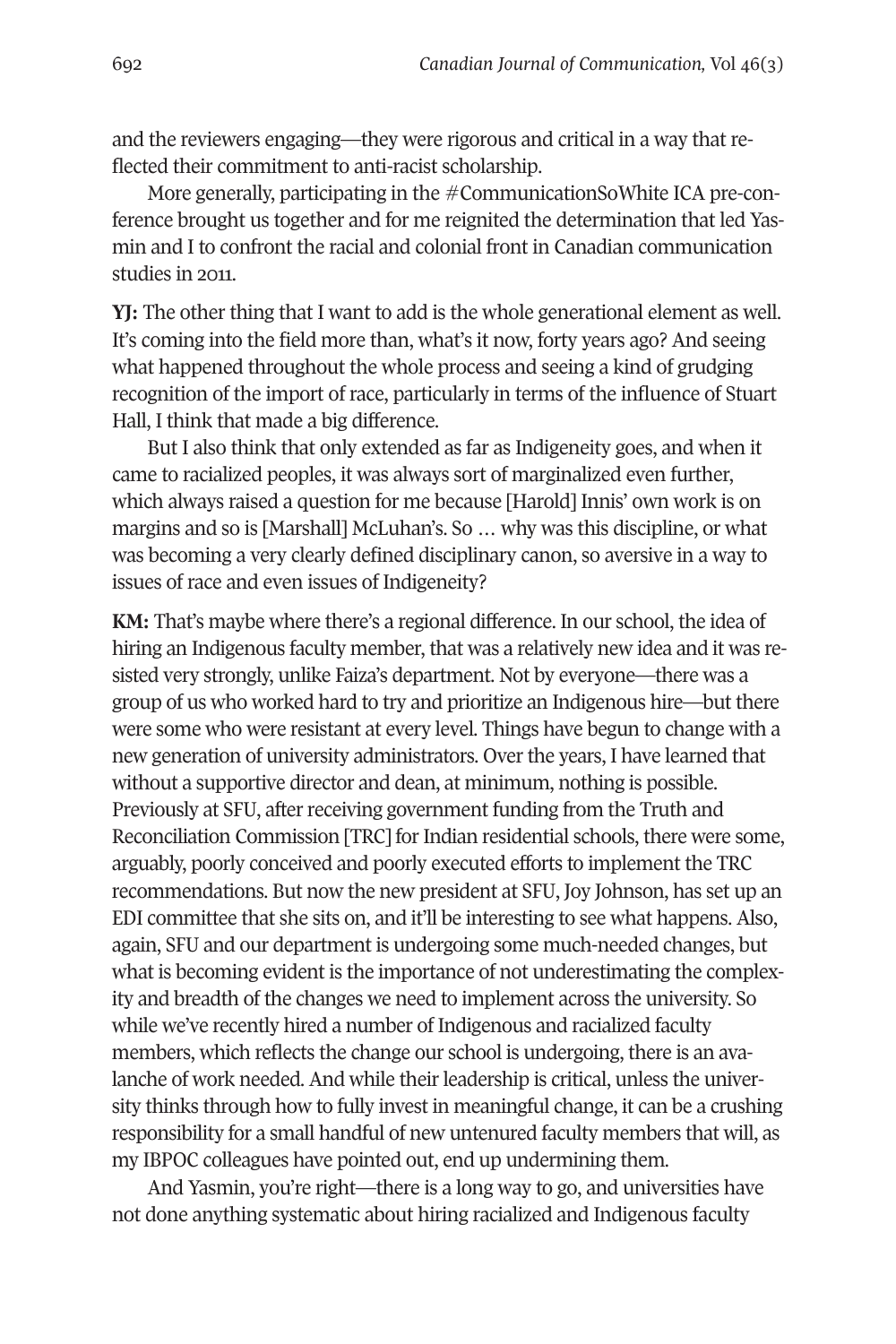members, which needs to include the support required for them to make a difference. Some colleagues still assume that just because someone is racialized, they are experts in racism. So, for example, a scholar from Bengal who studies twelfth-century history is assumed to be an expert in racism. Ignoring their expertise as a historian, they just look at them as a person of colour and then decide, "Oh, we've got our quota." But research on racism, colonialism, diasporas, and Indigeniety requires specific training and scholarship in, for example, Indigenous studies, critical race theory, the global south, Black studies, and Islamophobia, as well as the community experience needed for activism.

**YJ:** You know, one of the reasons I came to Concordia was that it was the first and only place that I found that actually offered two courses: one on race, media, and ethnicity, and the other one was on Indigenous media. It was the only place. I think part of it had to do with [Gail Valaskakis] being there and Lorna Roth. They actually sort of pushed that Indigenous agenda, and Lorna, to some extent, pushed the issue of looking at race, ethnicity, and media. But it was the only place in the country that had that. So that was one part of it.

The other part of it was to distance myself from the focus on area studies, which is so problematic. So, anybody who is coming from outside the country and from an "exotic part of the world" is now a specialist, even when they don't have anything remotely relevant in terms of their experiences and knowledge about Canadian race relations, which is a very different kind of animal.

I found that sort of disconcerting; it was always sort of, we're looking to the U.S., we're looking to England with Stuart Hall's work and the Centre for Contemporary Culture Studies. But very little was focused on Canada and the particular, peculiar kind of racism that it has, which is sort of like the racism that can make you go mad because it's the racism that pretends to be very polite and very nice.

**FH:** It's the subtle racism. It's interesting because I think in some ways the experience that was bothering me around the time of that  $#CommunicationSoWhite$ call was around hiring, but on the other side of the spectrum from where the two of you were. All of a sudden, universities were waking up to this idea of diversity and I'm actually very lucky, I have to say. My department is probably a bit younger than other departments I had been associated with in the past and also, in the last few years, [it has been] led by a very strong feminist, intersectional coalition of scholars who are very, very progressive and who thought that we needed to diversify our department. But the problem was that all of a sudden, every university across Canada had realized, "Oh, we're very white! We should do something about this!" And so our department and departments at other universities were putting together committees to hire, and there were similar experiences where candidates were dropping off the list during the process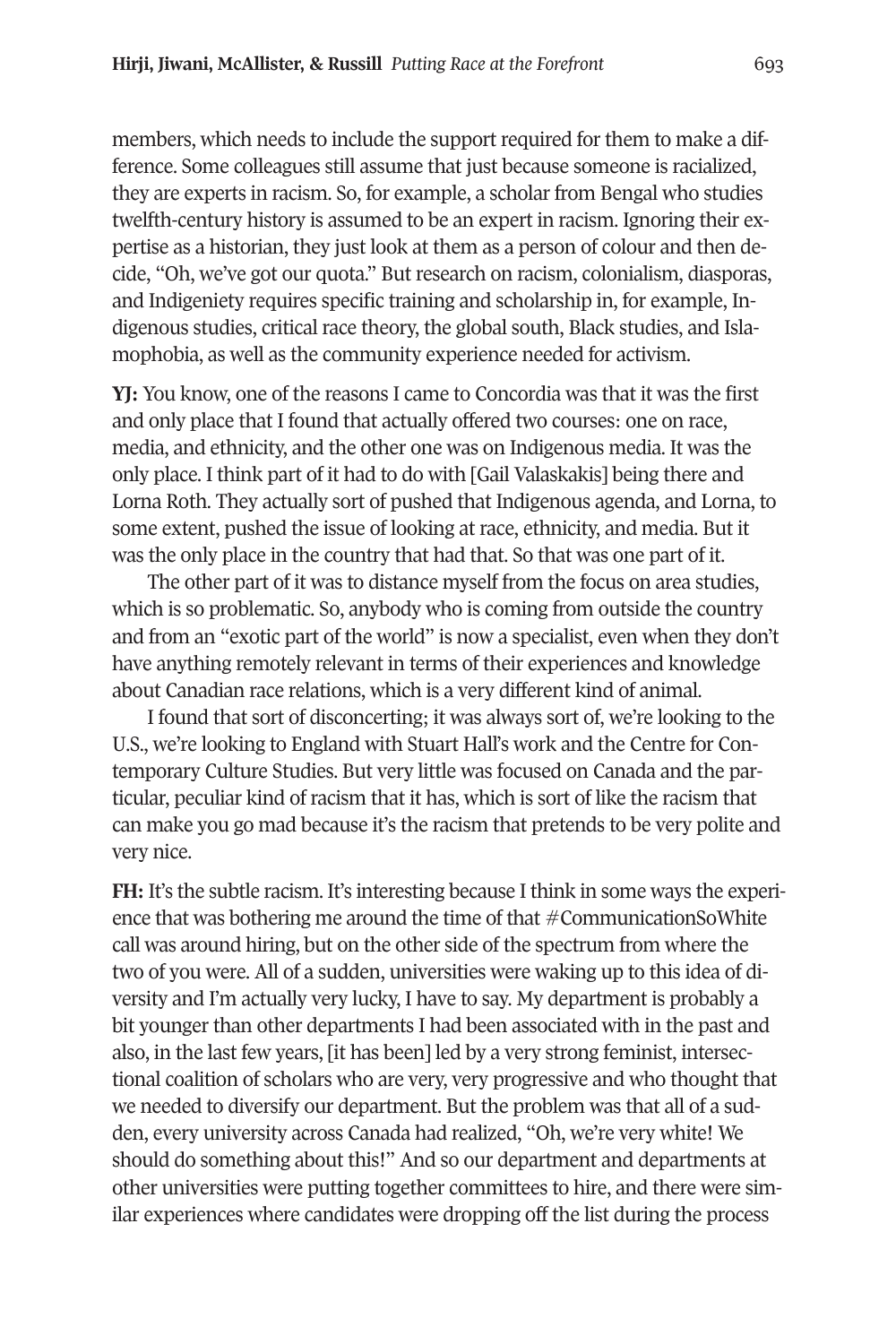because everybody was chasing the same people. And I think that was one of the frustrations that came out in our article: you can't suddenly wake up in 2018 and say, "Oh, we should hire some people of colour, we should hire Indigenous faculty." But if you haven't been nurturing that all along, where are you going to hire them from? So then it becomes an easy out to say, "Well, there was no one [to hire]. We did our best."

**YJ:** We have the same, yeah.

**KM:** Our department has also focused on globalization. So there's an ironic, anti-Canada rhetoric from some who dismiss our political formation as Canadians, which includes our formation as a colonial settler state, as too local, too regional, to be of significance. It is true that Canadian communication studies' foundations are problematically nationalistic (but this applies to the more self-important jingoistic streams of American scholarship as well) and colonial, but rather than being of no consequence, as Amin Alhassan (2007) argues, this needs to be unpacked. As he argues, communication studies has both exploited then erased how its theoretical frameworks are dependent on colonialized regions overseas. International students from the global south can bear the brunt of this paradoxical erasure. Not only can their research interests be likewise marginalized but they have to navigate the repressed anxieties in the discipline around its refusal to recognize how its development has depended on their countries' exploitation. And within Canada's borders, as Indigenous academics like Glen Coulthard (2014), Joanne Archibald (2017), and Deanna Reder and Linda M. Morra (2016) for instance, have shown, the story of Canada reproduces its ongoing colonial dispossession while Black writers and scholars like Robyn Maynard (2017) have delineated how the state's carceral organization of Black lives replicates the violence of dehumanizing systems of enslavement. In this context, communication studies' story of Canada as a marginalized colony of first Britain and then the U.S. is no longer tenable. So I think we're at an interesting moment.

**YJ:** I also want to add one thing that kind of adds to Kirsten's point, you know when we were trying to create this stream in the CCA for race and media and it was after Fredericton that we decided, well, okay, we're giving up now?

**KM:** Yasmin, remember we did it at Wilfrid Laurier [University] and it was like, so dismal there?

**YJ:** Yeah.

**KM:** We did it twice.

**YJ:** Yeah, I remember saying how, in fact, the topicality of race never actually permeated and became centred in the field or in Canadian communication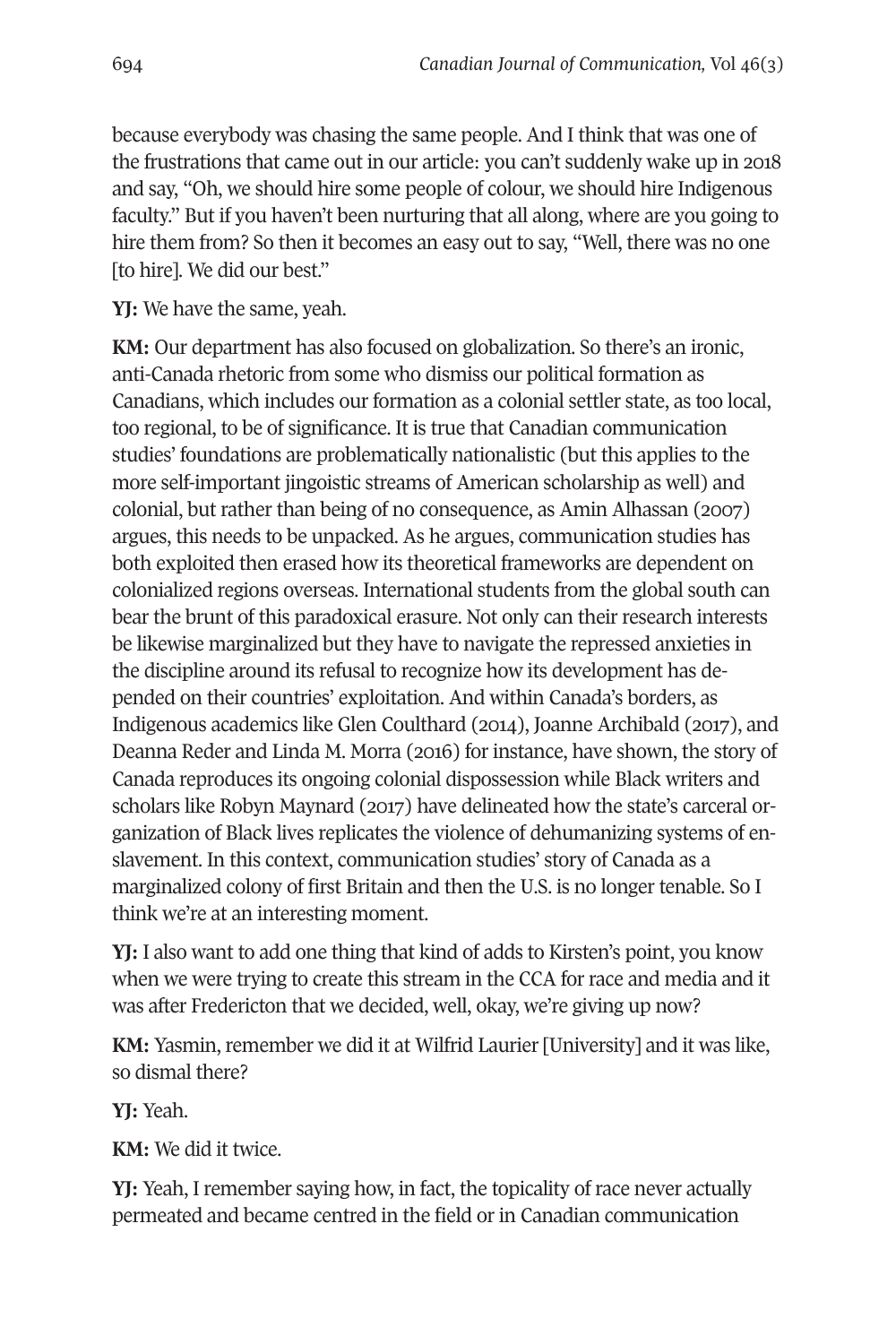theory. So that area became more and more marginalized. There was no epistemic community, as such, which I found hard to believe given the kind of glorification of Hall's work, right, and the very influence of that is that it was easier to say, "Well, it's there but not here, kind of thing, so what does this have to do with us?"

I think part of it was the fact that the topic itself is so marginalized it's not seen as central and yet, it is central to everything because of the whiteness of communication theory and communication studies. So what informs the whiteness?

**KM:** There's a very strong link to the Canadian nation and the imagined whiteness of this nation, which you've written about and we've talked about. It's quite amazing, but the invisibility and the erasure of race and also the defensiveness and hostility around it … operates slyly. There has been an unspoken consensus to enforce the erasure at a non-verbal level. I mean, there are verbal elements to the silencing as well as overt actions, but the silencing also works insidiously at an everyday somatic level, which is unnerving and destabilizing at an affective level for racialized and Indigenous members of our School.

**YJ:** By the way Chris is gone.

**FH:** I noticed but we're recording so I thought we could keep going. You know, actually, Yasmin, one of the things you mentioned that I have always found interesting is this sort of generational issue, right? Because I feel as though**—**and I've been thinking about this even more with this renewed attention to Black Lives Matter—I feel like, in some ways, I used to shunt aside the thought that maybe if I had a shortcoming, if I didn't get hired or acknowledged somewhere, that it must be related to my race or gender, not just merits. It's only looking back that I sometimes remember things that people have said to me in professional settings and elsewhere and I think, "I can't believe you said that to me! That's clearly racist or that's clearly problematic."

But I think one of the reasons it's always been a bit hard to recognize is because, in some ways, my experience has been very different from yours. I remember you saying that you would have shouting matches with people at Simon Fraser, which was not at all my experience. My experience was more, you know, somebody saying to me in a job interview, "Well, we already have somebody who does work on race, so what is it you think you would contribute here?" It was more that kind of thing, or people not listening when I was speaking, or thinking that I must not know very much about an issue, even one related to my research.

Hi, Chris! Since you dropped off I was coming up with my own question. I don't know if you heard but I was just saying maybe we should talk a little bit more about this generational issue that Yasmin brought up. I think Yasmin and Kirsten have had a different experience from what my experience has been,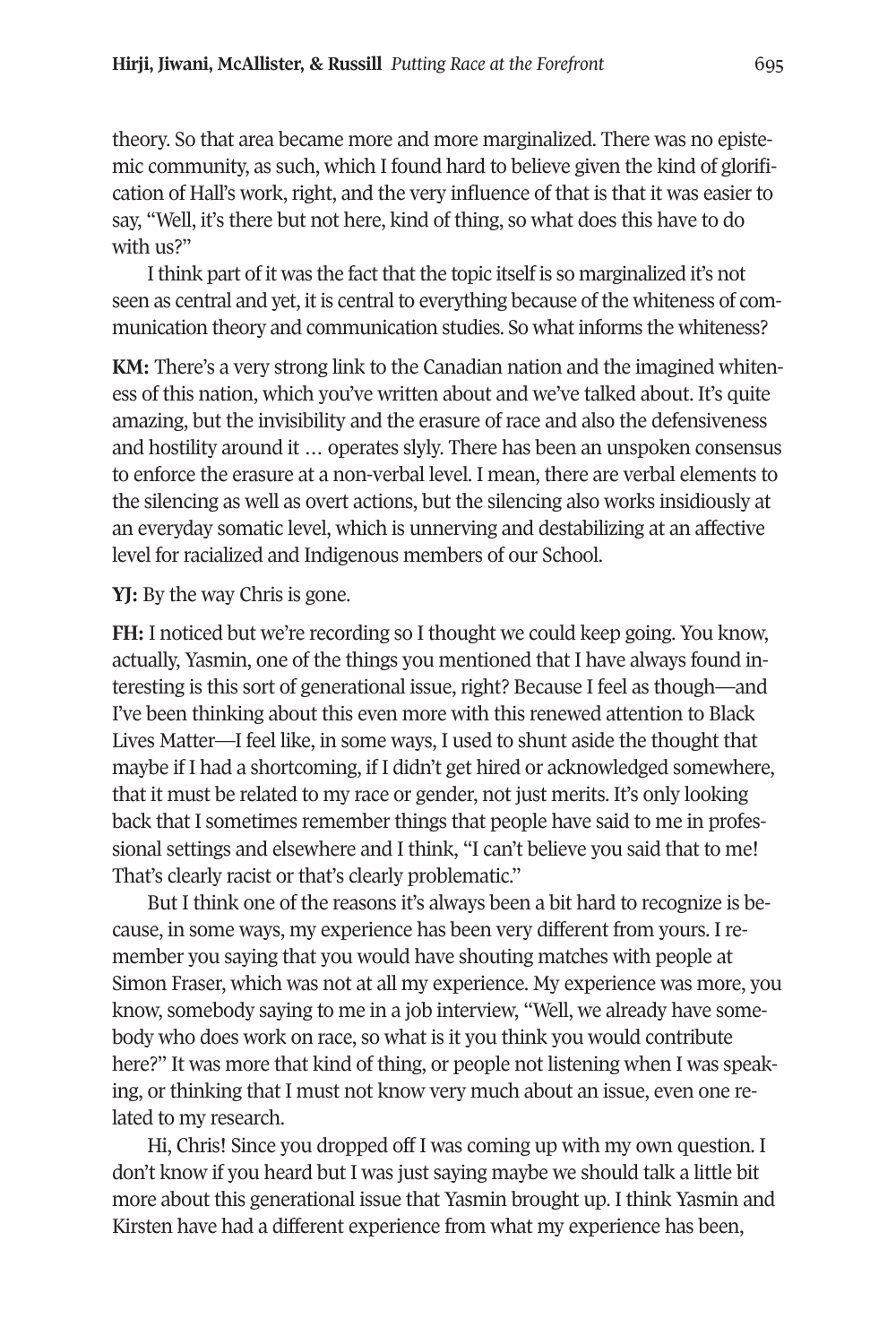which is maybe part of why I'm sometimes the more optimistic one in the group, but increasingly over time, I also feel this sort of despair of, how do you dismantle something that is so covert?

**CR:** So sorry about that! My connection dropped.

**KM:** I did a post-doc in the U.K., and there was a sense of relief when I began to realize they were interested in the problem of internment and the questions that I was exploring—they didn't see my research just as an insignificant case study that was mainly of interest to some ethnic group.

It is, as you said, Yasmin, a minoritorized interest because of this imagined white nation. Even in Vancouver, where both of you went to school, which is incredibly diasporic, the hegemonic discourse and authority is still asserted through whiteness. People of colour in institutions also replicate this discourse. Racial profiling and categorizing is widespread and complicated in its deployment in combination with gender, class, and sexuality, so you're always on edge and always having to mediate these relations.

I think this is really rich material for communication studies, but Yasmin, as Faiza just pointed out, you put a question on the table regarding the intergenerational topic.

**FH:** Not at all where Chris was planning to go.

**CR:** The intergenerational element and complex temporal relation is really important, please keep going.

**YJ:** But I think part of the intergenerational thing also has to do with something that's really interesting to me which is: if race is a floating signifier, as Stuart Hall so eloquently argued, then what function does race perform in different points in time? That's one issue that I think as communication scholars we need to always look at.

To me it was really interesting coming into communications at a particular point in time, which was, what, 1984? 85? To see how in fact the kind of violence that was happening outside against brown bodies and Asian bodies, particularly in Vancouver, in BC. That kind of violence wasn't being registered at all within the discipline, wasn't being registered across the country. And it was violence both in terms of the microaggressions of everyday life but also in terms of the sheer number of [murders]. I mean with Indian taxi drivers being killed, you know, bombs going off in different places, things like that that were so close to one's reality, and then walking into these white institutions where the first thing you were told was, "Racism doesn't exist, and if you're going to do anything on it, you have to prove that it exists, and yes, it might have existed historically but it certainly does not exist today." So it's that kind of erasure. There's a historical amnesia and erasure of race that is being reproduced within the discipline itself.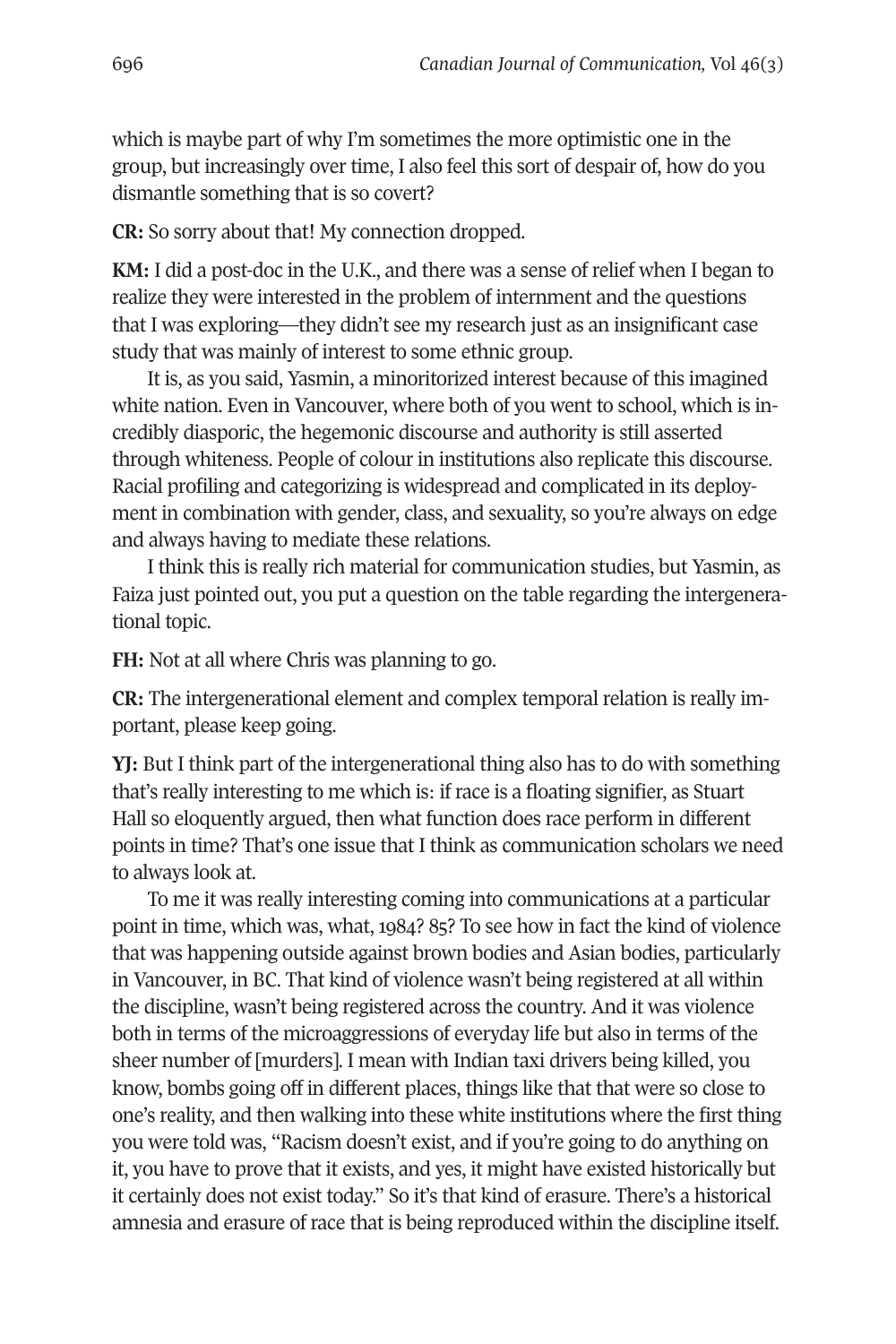**KM:** And it's interesting because, Yasmin, I remember you telling me about your PhD proposal to do what would have been a groundbreaking project: an ethnographic study of the Ismaili community and how they read racism in the news and how this shaped their consciousness. But someone on your PhD committee told you, "You can't do that study; first you need to prove racism exists"—even though at the time there were prominent scholars who had published books in other fields on racism in Canada, some that dated back to at least 1948. But suddenly you had to do a one hundred eighty-degree shift and produce a completely new thesis to prove racism existed.

### **YJ:** Yeah.

**KM:** I remember that.

**FH:** I can only imagine how difficult that must have been at that time, because the way I met Yasmin was when I was at Simon Fraser for my BA, trying to do an honours thesis on the representation of Islam. First of all, I discovered that there are only two books on Islam and media in the entire Simon Fraser University library.

# **YJ:** Yeah.

**FH:** But then second of all, finding almost nobody who would supervise my project, so in the end, it was an adjunct faculty member (at least, I believe he was an adjunct: Donald Gutstein) who agreed to supervise and was so great, by the way! I appreciated it then, but I appreciate it even more fully now—it wasn't his area, but he was so kind and so encouraging and recommended that I go work with Karim Karim and recommended me for scholarships. And he was the one who finally said, "You know, I think maybe the only person who would be a second reader for you would be Yasmin Jiwani, because I can't think of anyone else doing this work," and I had already gone around to different faculty looking for someone. It was just an honours thesis. I just needed somebody to read it, that was it. And nobody would do it. So if I had that much trouble just getting somebody to supervise an honours thesis and be a second reader, I can only imagine what it must have been like trying to put together a PhD committee when you were doing it.

**YJ:** It was brutal. That's all I can say. It was really, really brutal. And I think the worst part of it is that we're not allowed to be angry. We're not allowed to be angry about this. We're not allowed to talk out or talk back to it. That's considered to be not polite or not Canadian or to, you know, fit into the stereotype of the demanding and complaining minority.

# **FH:** Ungrateful, right?

**YJ:** Ungrateful, totally. And I think that was the worst. It's because you're swallowing the hurt all the time. The only way I think I survived was the activism outside.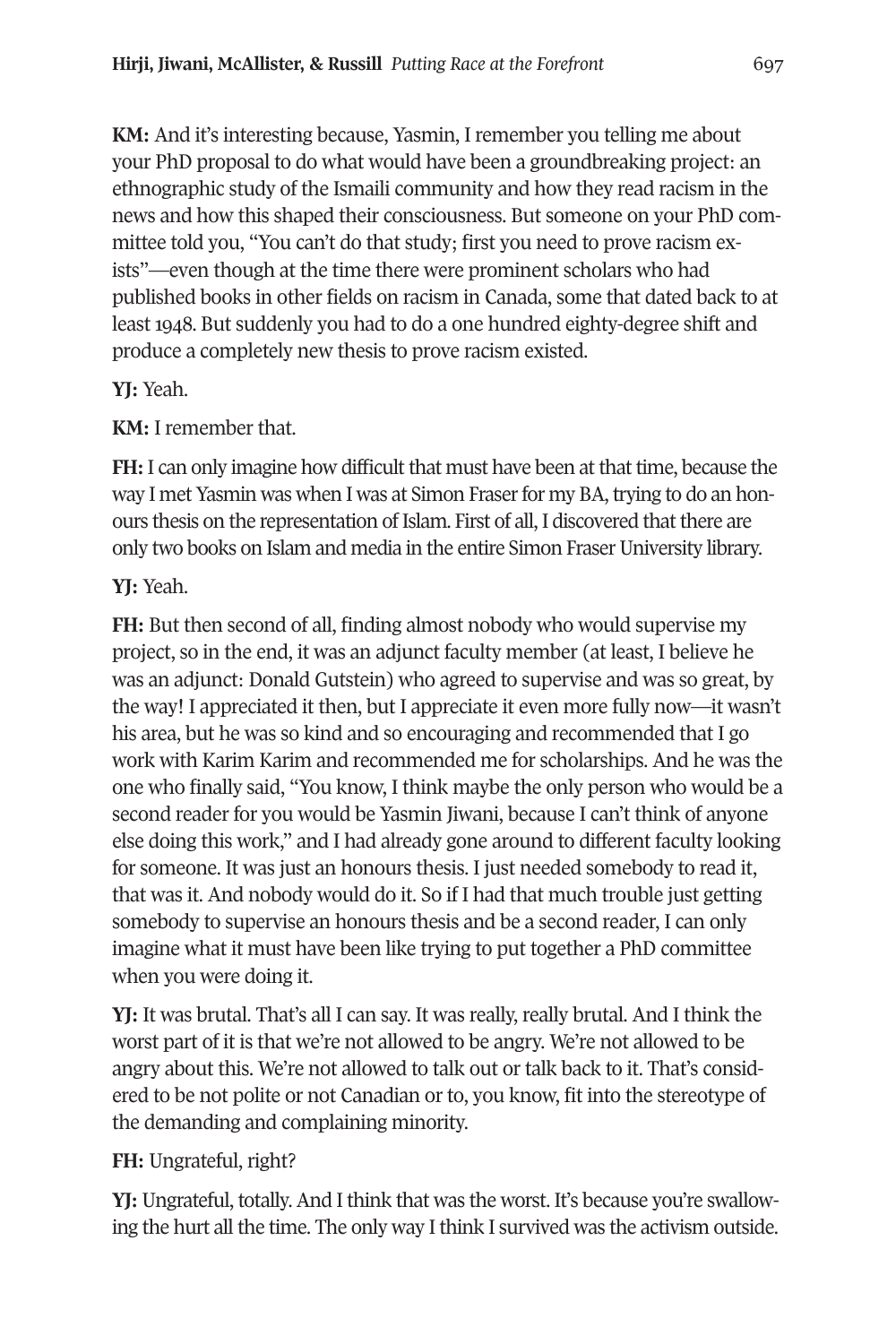#### **KM:** Yeah.

**YJ:** I don't know how else I would have been able to survive that, because that kind of denial was incredibly painful.

**KM:** It was interesting because at the time I left communication studies—I did my MA in the School of Communication at SFU and like you Faiza — I went to Carleton University, but to sociology rather than communication studies, which, like when I left the country in 2000, was, as I mentioned, an incredible relief. At that point in sociology, and most of the other disciplines in the Social Sciences and Humanities it seems, they were catching on to race and the construction of race, and I remember the shock waves in academia following Indigenous critiques about the appropriation of Indigenous knowledge and the exclusion of Indigenous scholarship—many disciplines were being critiqued for their part in colonialism. My supervisor was Alan Hunt, a British Foucauldian. And Audrey Kobayashi and Derek Smith. The department where I did my PhD combined anthropology and sociology so there was an interest in the knowledge, perspectives, and practices of racialized groups and in my case, incarcerated Japanese Canadians, in contrast to communication studies at the time.

It is extraordinary how impervious communication studies has been to research on race in contrast to other disciplines. And then when I returned to communication studies in 2003, it felt like I was coming back to a department that hadn't changed since 1993. But in addition to whiteness, sexism was also an issue, which it seemed, university administrators dismissed as inconsequential, despite concerted organizational efforts of female faculty members and also graduate students. It was debilitating, undermining our efforts to contribute to the growth and development of the school. Now I look back and think about all that potential that the university crushed that could have led to such brilliant developments for the school and for the field. That said, I want to repeat that a new generation of university administrators have made a significant difference, as has the persistence and perseverance of a number of my colleagues over the last few decades, though sometimes at great costs.

It's very complex and … sometimes I wonder if the problem is communication studies' fixation on technology, communication infrastructure, media representation, and Eurocentric ideas about democracy and human rights, all of which are closely linked to the development of capitalism and its reliance on colonial exploitation and expansion. There's the glorification of [Jürgen] Habermas and the public sphere, which was tied to the formation of the bourgeoisie, [and] Innis, whose work scholars have used to construct Canada as a colony rather than a colonial power. Communication studies, at least at SFU, saw itself as Marxist but, it seemed, minus the self-reflexivity and discussions of consciousness. In any case, communication studies in Canada is riven with contra-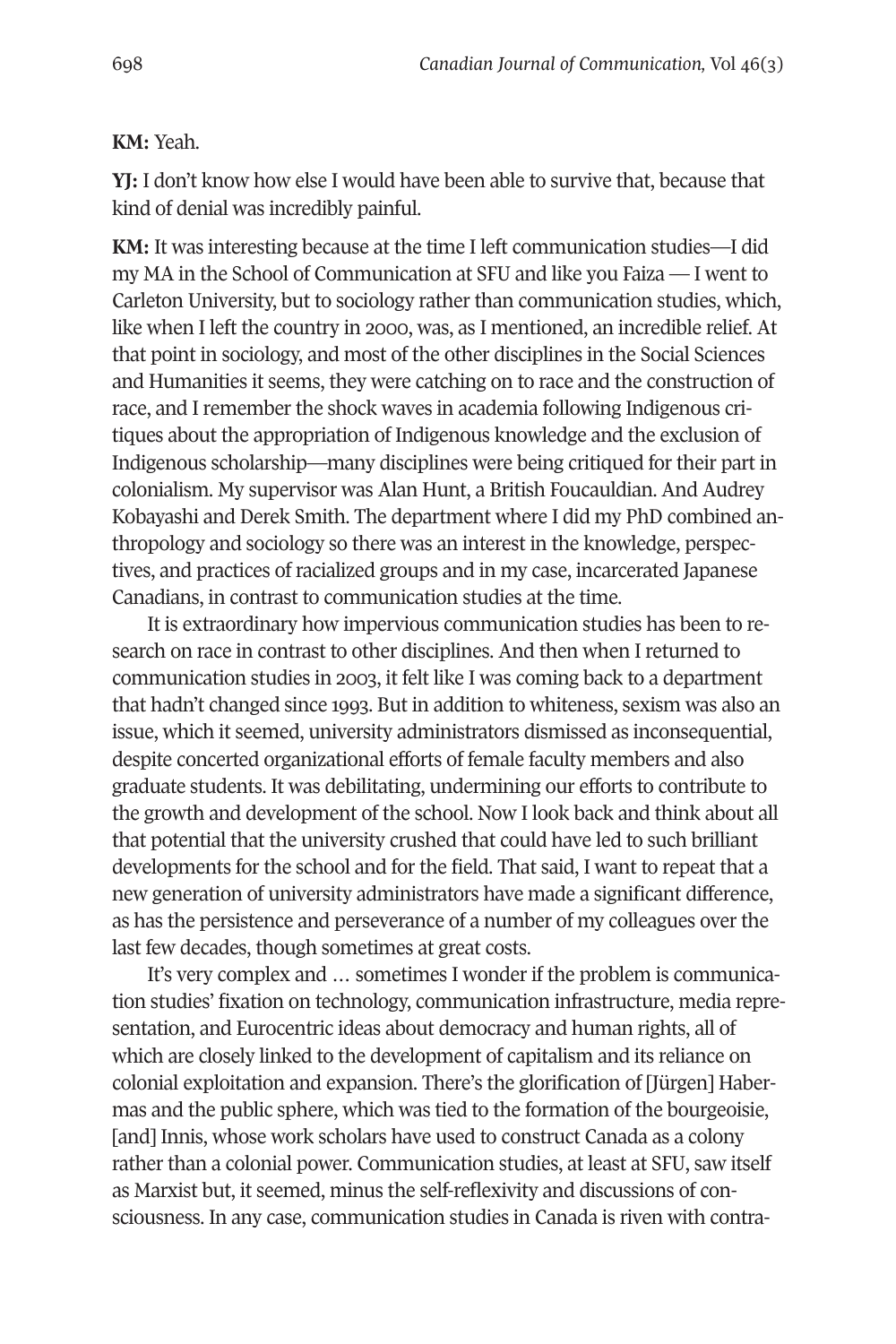dictions and blind spots, much like other fields, but communication studies just seems to have been more resistant to self-critique when it comes to colonialism and racism.

All said, over the last five years, at least in our school, with new faculty members, there is finally movement on the racial and anti-colonial front, along with sexuality and scholarship from the global south. But yeah, I think there's a lot of critical research that needs to be done. Alhassan (2007) was doing some of this work regarding Innis in, was it eight years ago?

### **CR:** The *CJC* one was in 2007.

**KM:** Yeah, 2007, so that's thirteen years ago. I don't know how non-people-ofcolour, non-Indigenous scholars were viewing race and colonialism at the time. I do know how my graduate students, most of whom were students of colour and Indigenous, viewed the dismissal of their work and the marginalization of their voices in graduate seminars and forums.

Here it is important to acknowledge there have also been faculty—white faculty—who've been essential in, for example, putting together job ads and pushing to hire Indigenous and other racialized faculty members in our school, as well as supporting racialized, global south, and Indigenous graduate students, who needed nerves of steel to get through our programs a decade ago.

**YJ:** In a way, Kirsten, it's really interesting because we tend to, when we talk race, we tend to sort of see it, because it's so visible in so many ways, we verge on a strategic essentialism, if you want, using Gayatri Spivak's (1994) term. But really, it's about a field of power. Whiteness is a field of power and it's how, in fact, that field of power subsumes all others so that in the interests of maintaining a status quo, so many people just sort of get absorbed in it, including, I would say, people of colour—scholars. So it's the replication of that power paradigm that's one thing.

The second thing I think is that—and I'm trying to remember this point—I'm thinking about it in terms of like, my own marginalization within the academy and how in fact others were also similarly marginalized until they actually gathered strength, until they multiplied, until they were able to secure a power base from which to launch tactics, if you will, to change. The LGBTQ community at the time when I was a graduate student was actually quite a strong cohort.

But it was also the positioning of people of colour or bodies of colour within the realm of development studies and international students. That was the thing that became really clear to me because it was suddenly, I am a person of colour doing work in Canada and so I don't fit there, but I would always be pushed into that. And that's a main story for Amin Alhassan (2007) as well, because he came out wanting to study race and ethnicity but ended up being sort of like pushed toward development studies. There were all of these famous communication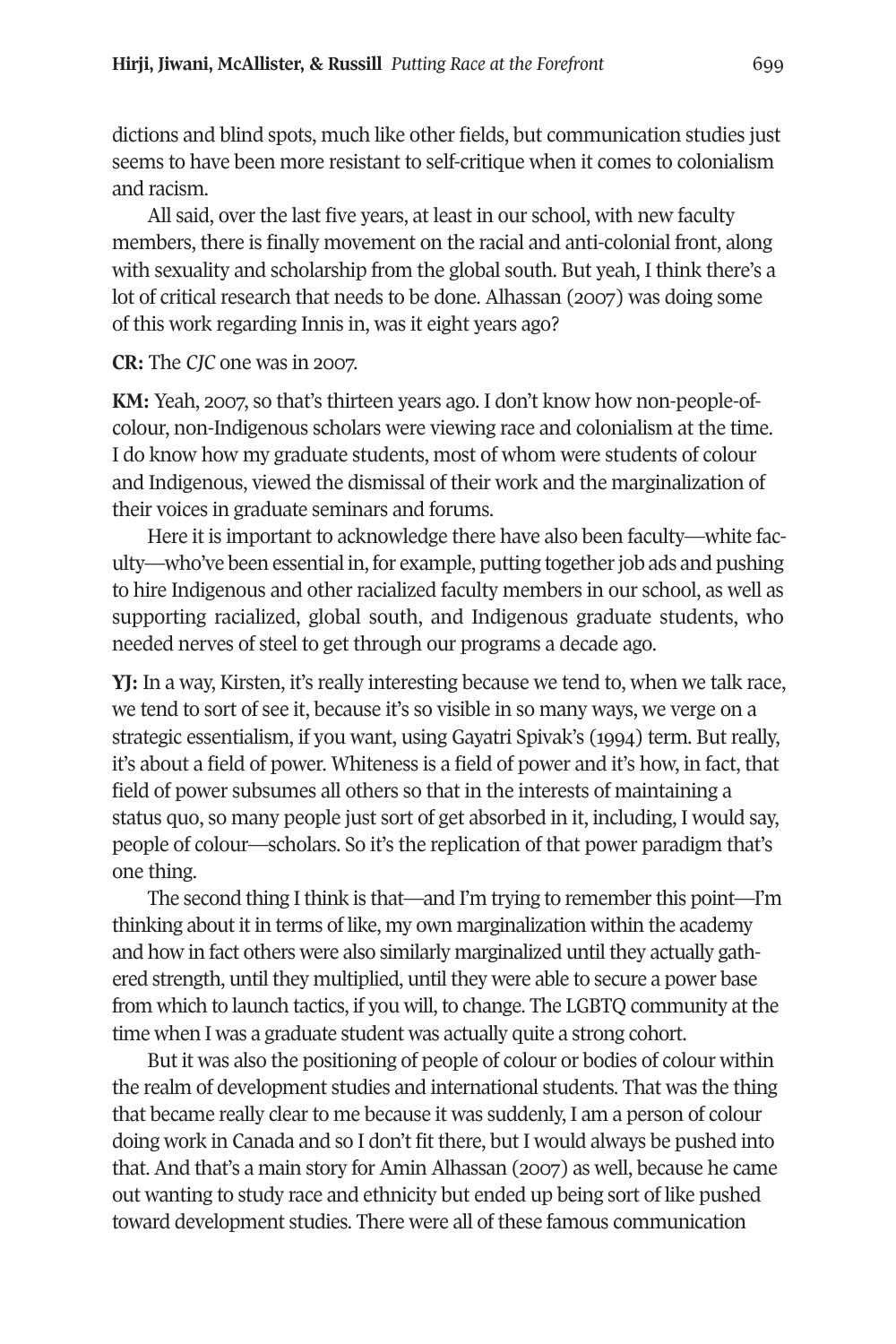theorists like William Melody, Dallas Smythe, and others who did do amazing work with people of colour or scholars of colour, students of colour—but it was always in the realm of development studies and that became one more way of sort of evading and avoiding and erasing the import of race within Canada.

**FH:** It's so funny because there are so many ways in which people are doing really interesting and really different kinds of projects within the field of communication studies, but I think that for a long time there was this prevailing image of, as Kirsten says, the obsession with technology.

When I was at Carleton, we used to say it was policy studies that was the great obsession. I remember one of my colleagues, a white woman who was doing a really interesting piece of research and went on to have a great career, saying, "I'm going to throw up if I have to read one more of these studies on broadcasting and policy." She was frustrated because somebody had challenged her and said, "I don't know what makes your work communication studies."

### **YJ:** Yes.

**FH:** I thought, and many of my colleagues thought, that her work was clearly communication studies and anyway, what is communication studies? Communication studies itself is this hybrid mix of all kinds of disciplines anyway, so who's to say that there's a boundary? But I think it has often felt like there are some people who fit a particular identity and so this is where power and whiteness and masculinity and all these things come together, where it seemed important to protect those boundaries. I actually can't remember which conference it was—maybe one of you will remember—but there was a CCA where there was a panel convened to talk about the state of the field and one scholar essentially said, "I don't even bother coming to communication studies conferences anymore because all the exciting work is happening in cultural studies." And I really felt that. I might have been a student at the time, I can't remember, but there were others who were nodding along, and you could see the split in the room between those who were doing the more-accepted technology and policy research, and the rest of us who were thinking, "Yeah, it does seem like the exciting stuff is happening elsewhere." So some scholars do, inevitably, start to filter out of the field.

There are boundaries, but there shouldn't be boundaries because communication is such a huge umbrella for so many things, and like I said, I think that's changing. If I look at Carleton, where I did my doctoral work, I think it's totally different now if you look at the faculty profiles. And if I look at my own department, we are such a hybrid mix of people doing really different things and somehow we make it work for students. But I think some people still want to maintain this very conventional notion of what communication studies should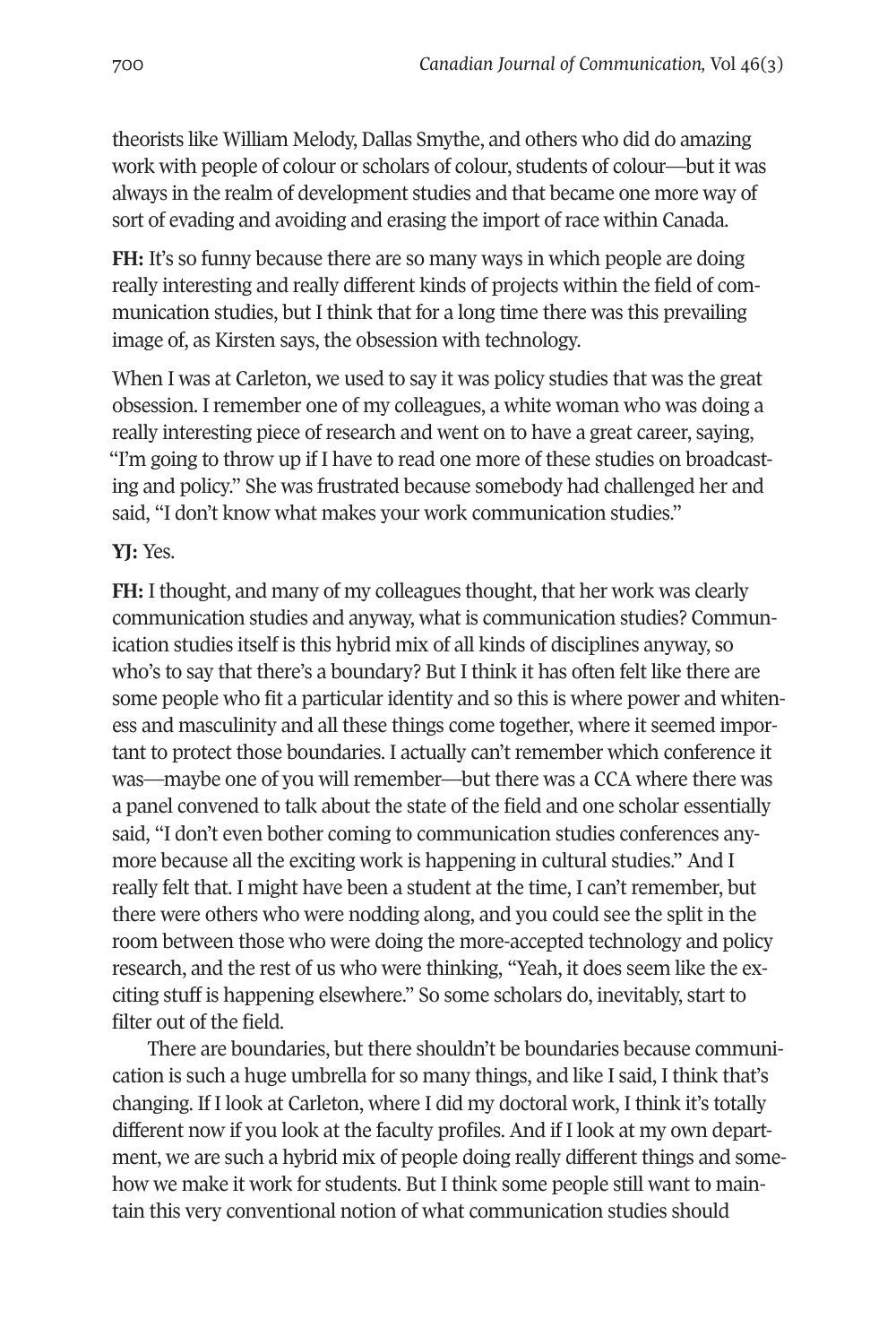be—and to some extent I think this challenge is related to the fact that universities are set up in such a compartmentalized way.

**KM:** Cultural studies used to be a prominent part of communication studies in Canada. Increasingly, cultural studies, especially in relation to questions of "race" with its broader questions about epistemology and the politics of knowledge, has been eclipsed by media studies. At least, this is the case (with exceptions) in our school. Moreover, the methodologies used in media studies can end up being primarily quantitative methods from the social sciences. Of course, these methods are valuable, but I am concerned about the way the humanities, including cultural studies, are seen as superfluous—and how there now seems to be a formula for the analysis of media based on research from the eighties. The social scientific turn leaves out exploratory research and also can exclude anything beyond mainstream media. It leaves out questions around organizing and controlling populations somatically and affectively as well as the perspectives, practices, and forms of knowledge of groups seeking more just, sustainable and caring ways of living with spiritual or epistemological approaches that elude instrumentalization.

**YJ:** I know that Kirsten, you're taking it in a different direction, but I remember a CCA when Kim Sawchuk talked about the necessity of basically changing the canon. I remember this so clearly because it was in one of those amphitheatre kinds of rooms. She was at the bottom and there was a panel, and she talked about why we need to move away from this canon of dead white men and their writing. Those are my words. But I remember somebody got up from the audience and said, "Why should we do that? If you want to write, you should go write your own stuff somewhere else. Go write your own books." To say that out loud! That's the kind of milieu, that's that climate that was operating. I was so shocked because there she was, and she was talking about how we need to diversify this canon and we can't keep going back to the same four guys or three guys. To be called out like that—the violence of that move—was stunning.

**KM:** Chris, what are some of your other questions?

**CR:** In the #CommunicationSoWhite article that Paula Chakravartty, Rachel Kuo, Victoria Grubbs, and Charlton McIlwain (2018) published in the *Journal of Communication*, they address the "ferment in the field" moment that was intended to consolidate a canon, or a set of canonical issues, for the field of communication. They begin by noting how these efforts excluded Black, queer, socialist, feminist thought in the U.S. This knowledge and experience and politics was absent from the "ferment in the field" collection of articles, and there was little or no indication of a desire to engage with anti-colonialist, anti-racist thought, which left the field ill-prepared to deal with the Reagan-Thatcher era.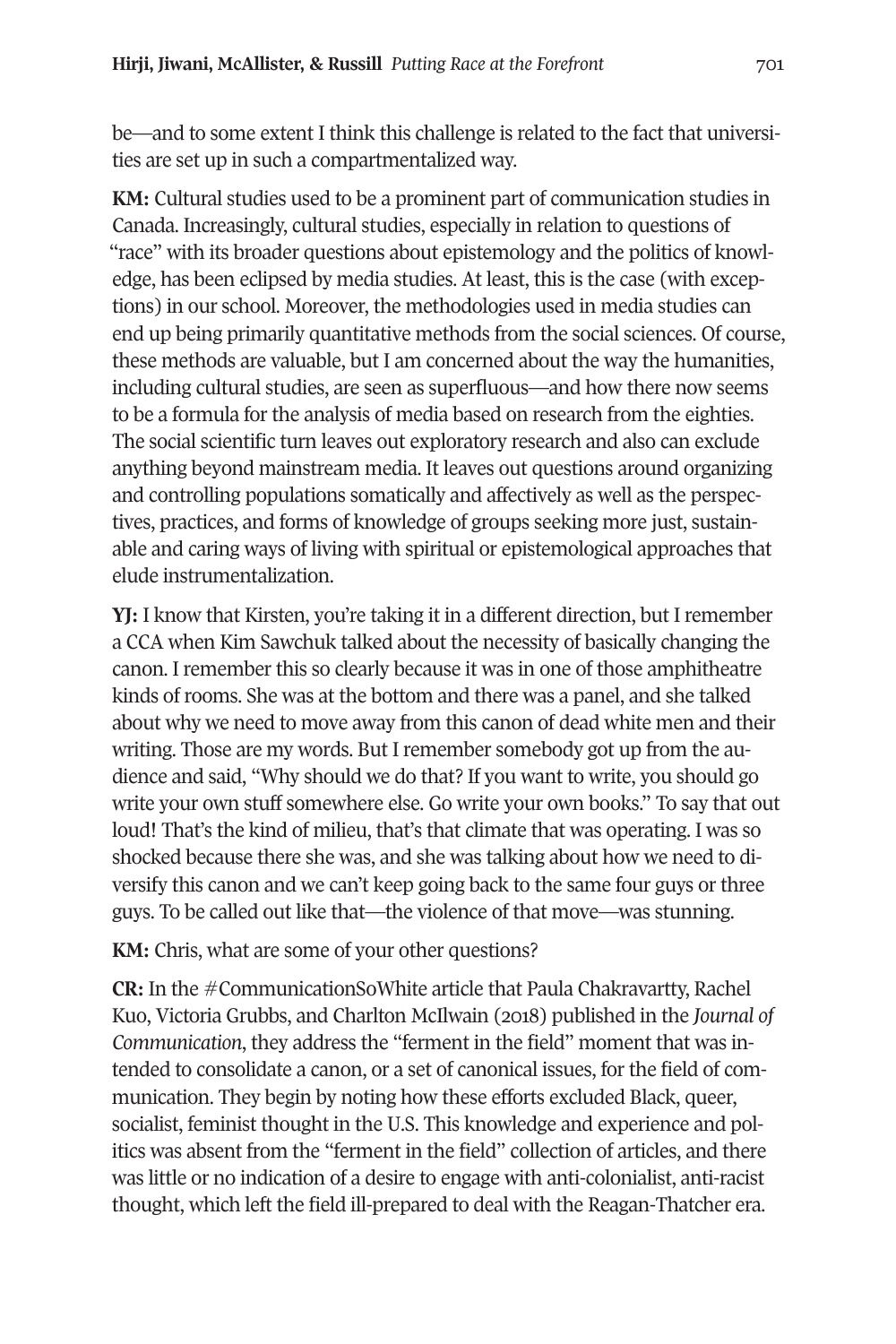You situate your piece differently by returning to Amin Alhassan's (2007) article, which seems to set up a slightly different relationship to the field, where the question of denial and exclusion is inflected differently in your article. Alhassan is pointing out how the canonical work we've been talking about is shaped by postcolonial experiences, encounters, and understandings of war. Yet, this relationship is understood contingently, or dismissed maybe as anecdotal, and denied in its wider importance to the structuring of the field's knowledge. In this denial, or in failing to reckon with it, a colonial politics of knowledge continues to structure the epistemological spaces of our work. As I read it, colonialism is brought into the foreground and recognized as shaping the epistemic spaces of communication and institutional spaces.

I find it interesting that your piece calls upon his intervention at this moment. His piece starts by asking, "What is a margin?" which seems like a very Canadian communication studies question, and he goes on to complicate the question in ways that are resonate in the title of your article, "On the Margins of Margins." I wonder if you would say more about this way of referencing his piece to situate yourselves historically to engage with race and racism in the field.

**YJ:** I think, I mean, Amin's (Alhassan, 2007) piece is fantastic and certainly laid the foundation for a lot, but Amin's piece itself comes from a postcolonial perspective, which itself is grounded in a relationship of nation to a third world or a global south and north. I think for us, and I'm speaking for you, so tell me if I'm wrong, but for us, I think it's a matter of us already being here—we are from the global south in so many ways, but we're [also] not.

So we're diasporic populations that have stayed here, lived here, with our very beings sort of like anchored to this land. And so what there is, is a denial and an erasure. There isn't a kind of packaging, if you want. We can't be packaged under the sort of development model. We can't be packaged in that way. But at the same time, we can't be packaged or understood or defined, categorized in a way that would be similar to say, for instance, Black studies.

So we're part of a diasporic community that has come here through so many different formations and so many different routes, if you want: immigration as refugees, as interned labour, as labourers primarily. And I think the point of departure for me is the fact that colonial societies—and this is where my postcolonial perspective comes in—are predicated on a hierarchy of bodies, not simply on a sort of like exploited-exploitation kind of model, not a bifurcation like that, but a way in which all of these different layers, all of these different bodies are actually layered and I think, you know, John Porter's (1965) sociological analysis of Canada as a vertical mosaic comes closest to this because it's at each step of the way, you know, there are people on top of people on top of people on top of people, which is how power gets refracted. And in the process of being refracted,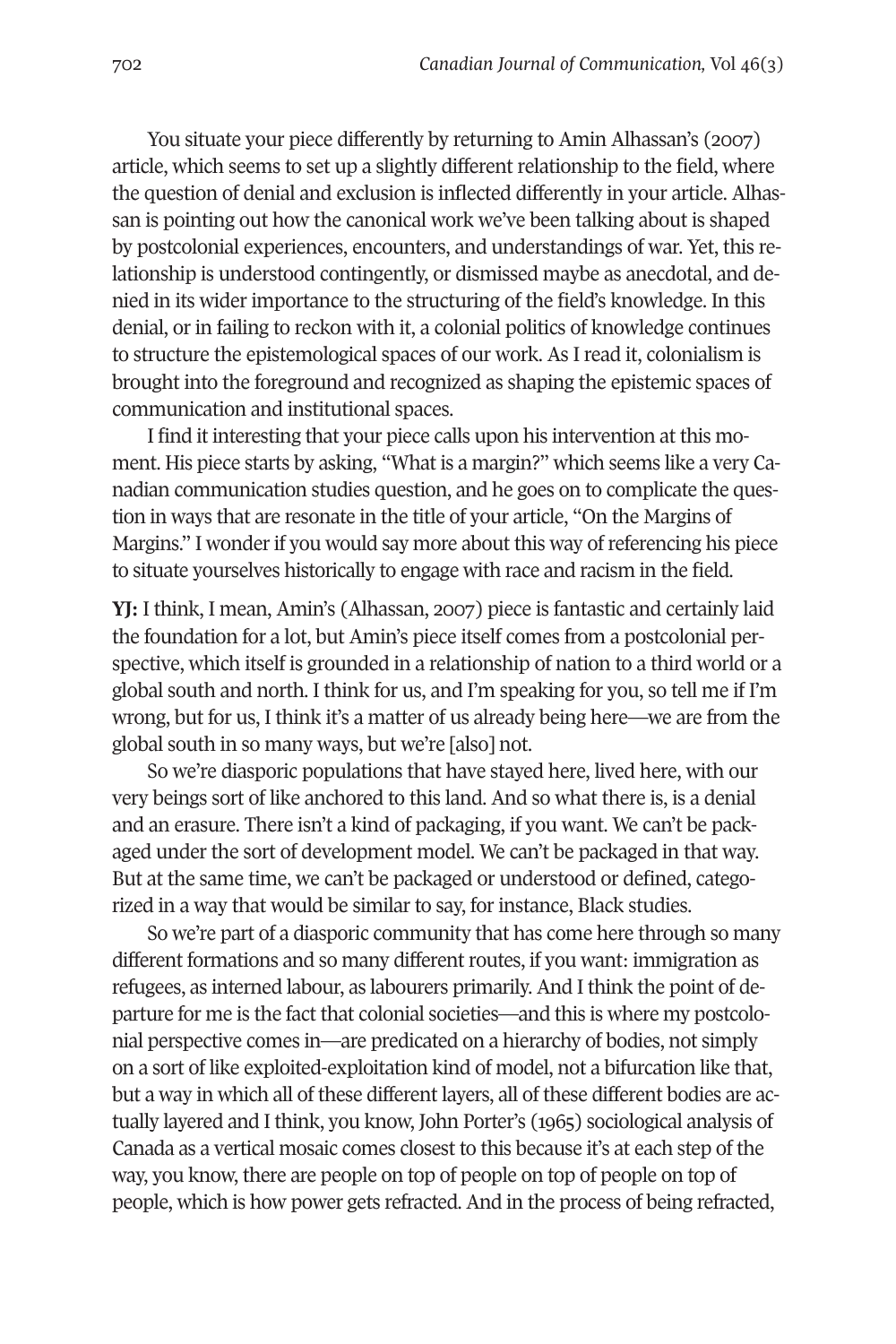you have at each level differential privileges and punishments (see Crenshaw 1991; Hill Collins & Bilge, 2016), if you want, using an intersectional model. And I think it's that colonial perspective that we bring to this.

**KM:** I think what Yasmin, you're pointing to, is the formation of racialized groups in Canada through policy, regulation, and power. For my community, the Japanese Canadian community, the ground zero was the government's effort to eliminate all people of Japanese "racial origin" as a race from the Canadian population because they threatened the white racial order and were considered inassimilable. Historically, from at least the early 1900s, they were very politically active and regularly challenged the government using the court system, for example, to contest restrictions on their fishing rights as well as lobby for the right to vote.

So what is interesting is that there are other forms of knowledge that are based on other types of subjectivity and collective political life that threaten the state. As Indigenous scholars have pointed out, Canada is premised on the elimination of Indigenous nations and the exploitation of racialized sectors of the population. So if you're looking at Indigenous epistemologies and how they're intrinsically configured around the politics and the activism of their nations, you can't delink epistemology from their political action, which makes them threats to nation states that are based on resource-extraction and the hyper-exploitation and disposal of others.

So while I think the work of Alhassan's (2007) article is key, there are also those who have been formed through the racialized and colonial violence within the borders of Canada, which is also connected to larger global systems. The scholarship of Bonita Lawrence (2013) and Audra Simpson (2014) discusses in detail how Canada's regulations, laws, and policies are designed to strip Indigenous people of their Indigeniety, to control and erase them; likewise for the scholarship on racialization. But after multiculturalism, in Canada, we're now much more segmented and siloed as racialized groups than we were in the eighties. Multiculturalism has been a double-edged sword, providing funding for community development while insidiously courting these communities' compliance so they commodify themselves as cultural products that other Canadians can consume, which means depoliticizing themseles, and also fragmenting everyone into different ethnic communities.

I remember, Yasmin, when we were both graduate students at SFU there was a lot of collaboration across communities around anti-racism in contrast to what seems like the fragmentation of groups, the siloing, today. In addition to multiculturalism, the series of apologies by the state and its redress packages for racial and colonial injustice starting in the late eighties has contributed to changing how we political organize. Perhaps following the recent mobilizing around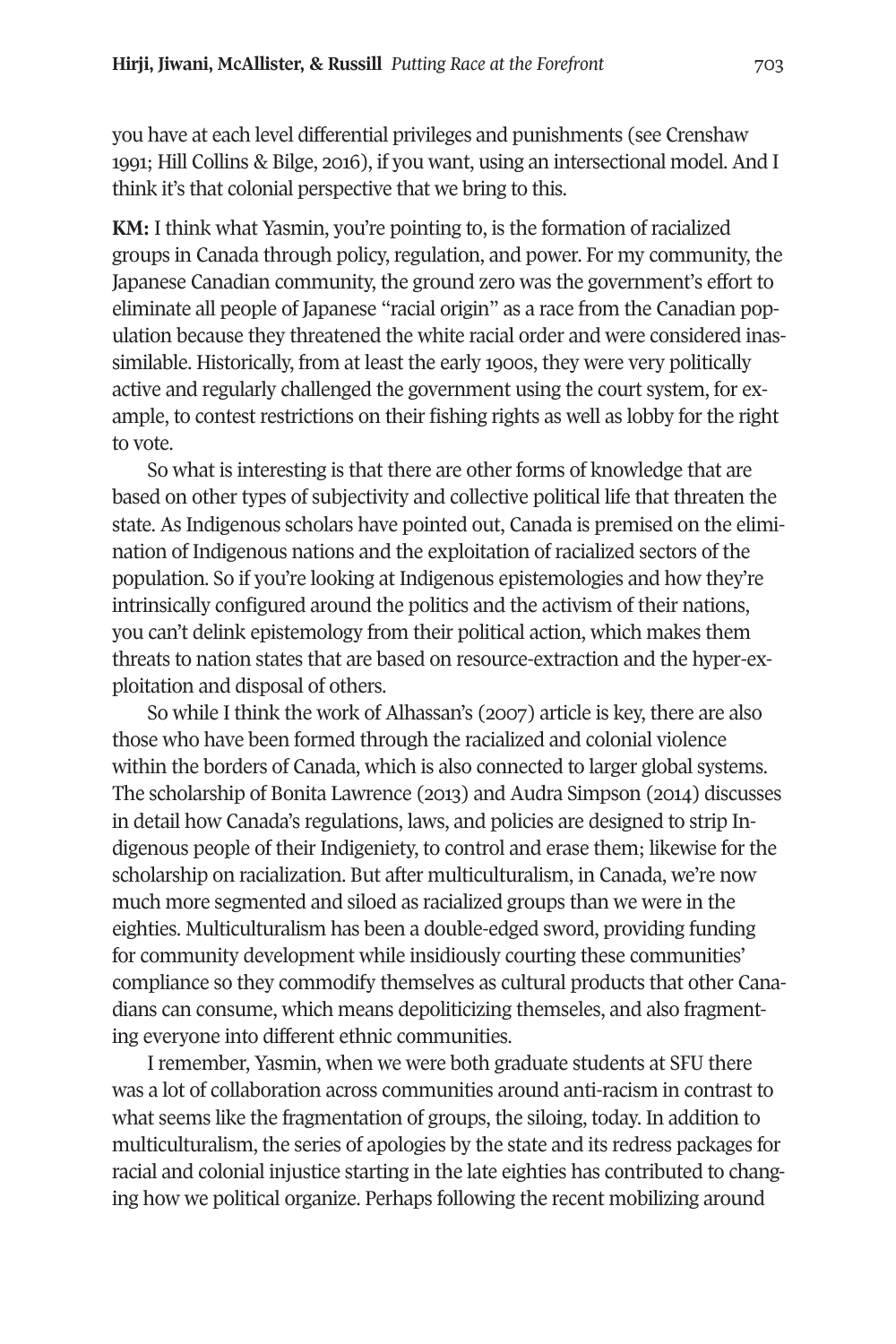Black Lives Matters and solidarities with Indigenous activists, there is hope for more solidarity.

But regardless, in the eighties and nineties, organizing across different communities, in terms of communication, never mind across different generations and groups within communities was still hard. I don't want to romanticize. But now, the terms of subjectivity and thus also collectivity have changed, in part because of digital platforms with their very different systems of group regulation and moral credibility. As well as intolerance. This means there are very different ideas about how to enter meaningful dialogues across difference and even the ideas of what it means to forge solidarity for goals beyond one's immediate interests, never mind accountability.

The formation of racialized subjects in Canada through policies, and what could be considered coordinated violence, needs to be considered and then examined in terms of how it works discursively and technologically in communication studies. While it is necessary to more systematically investigate this, my sense is that there remains an entrenchment around Canada as a white nation, despite the prioritization of globalization (which means the nation is left unexamined) and an erasure and a failure to look at how scholarship is invested in keeping the particular knowledge formations of whiteness in place.

**YJ:** In a way, it's kind of like what you mentioned at the outset: a kind of biopolitical management of populations, right? And so it really figures; so your policies actually do the very same things because they are ways [of], they are mechanisms for, managing those populations. So when the population comes in in the form of slavery, indentured labour or in the form of transient labour, or as expendable bodies—versus the populations that have to be decimated completely, you know, because they pose a threat to the nation state—I think it's those degrees of violence that are imbricated in the system that kind of makes our point of departure a little bit different from Amin's (Alhassan, 2007).

**KM:** Yeah, and in terms of Black Lives Matter as well.

### **YJ:** Yeah.

**KM:** The violence against Black bodies and Indigenous bodies in Canada, it's severe, and I think it's interesting that communication studies hasn't been able to fully incorporate and foreground and support Black and Indigenous scholarship. At the time of this interview, from what I understand, there is only one Indigenous faculty member in Canadian communication studies departments across the country, and as a field, we are have difficulties attracting new hires. In terms of Black scholarship, we have some visionary and innovative Black professors in communication departments, like Judith Nicholson, Alexandra Boutros, Christiana Abraham, and Cheryl Thompson, and it would be important to hear their analysis.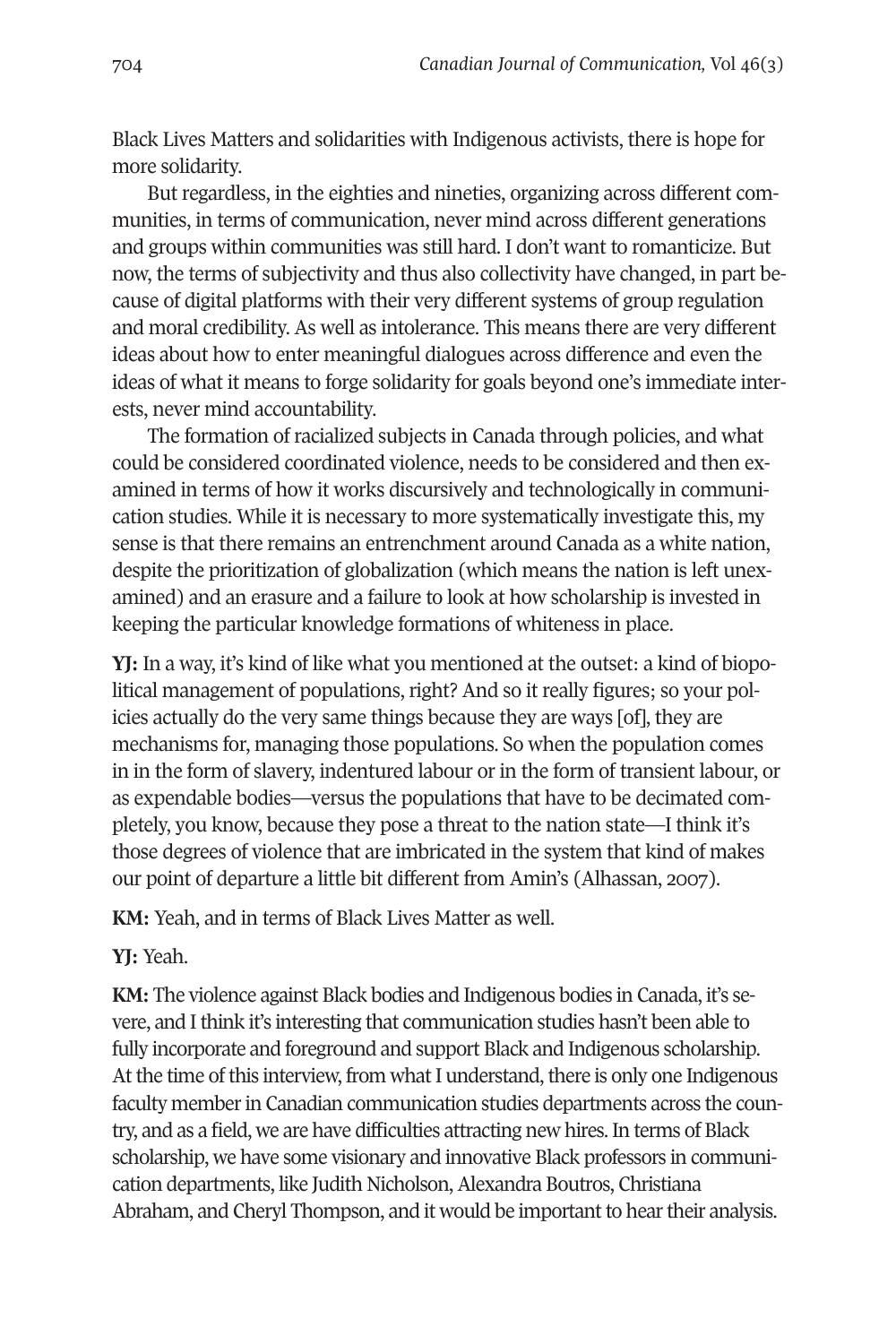Communication studies must transform. It is as if many of us have been caught up in the struggles in our own separate departments and regions, and that is why the #CommunicationSoWhite *CJC* issue and CCA panels are so important.

Out on the coast, SFU occupies the unceded territories of the Coast Salish people of the x<sup>w</sup>məθk<sup>w</sup>əy`əm (Musqueam), S<u>kwxw</u>ú7mesh Üxwumixw (Squamish), səlilwəta?ł (Tsleil-Waututh), qicəy (Katzie), kwikwə $\tilde{x}$ əm (Kwikwetlem), Qayqayt, Kwantlen, Semiahmoo, and Tsawwassen peoples*.* Organizing our school's fortieth anniversary in 2013 was instructive here. Initially almost all the keynote speakers that were proposed were white men. The theme was global power shifts and some of us kept saying, "The revolution is happening here and now with Indigenous nations rising up against the state. It's not like they're advocating to mobilize the working classes for socialism; they're envisioning a whole other political formation that exceeds what has been identified as the truly 'political' at our school à la Marxism." And here, I admit that my own formation was Marxist—I did a BA in geography and Michael Elliot Hurst had us studying [Karl] Marx, [Antonio] Gramsci, [György] Lukács, and more, so my intention is not to trash Marxism—but it is interesting that Marxist analyses in communication studies haven't been able to engage with contemporary Indigenous scholarship, whether the radical work of Secwepemc leader George Manuel (see Maneul & Posluns [2019]) from the seventies, Tanana Athabascan Dian Million's (2014) extraordinary critique of Western definitions of human rights as part of a larger colonial regime, or Yellowknives Dene scholar Glen Coulthard (2014) who engages with Marx's work. There was resistance to the idea of inviting Indigenous scholars as keynote and plenary speakers. But with the support of the conference chair, Yuezhi Zhao, and a few others, we were able to convince the organizing committee. What was instructive, was the impact of foregrounding Indigenous scholarship at a major conference.

The keynote speaker, Taiaiake Alfred, and the plenary presentations by Audra Simpson and Glen Coulthard had a big impact. This was a pivotal moment of change in the school that mirrored the larger political changes that the province and country have been undergoing. These scholars made links between Indigenous scholarship and key issues in communication studies as well as the limitations of our frameworks and theories, and with the growing momentum in the wake of the recommendations following the Truth and Reconciliation Commission, it became possible to prioritize hiring Indigenous faculty members, which required building networks with Indigenous academics and communities in advance of the hire.

**FH:** I think that's really interesting, the reaction. I do find that often people will be receptive, and I see that even with some of my colleagues who have never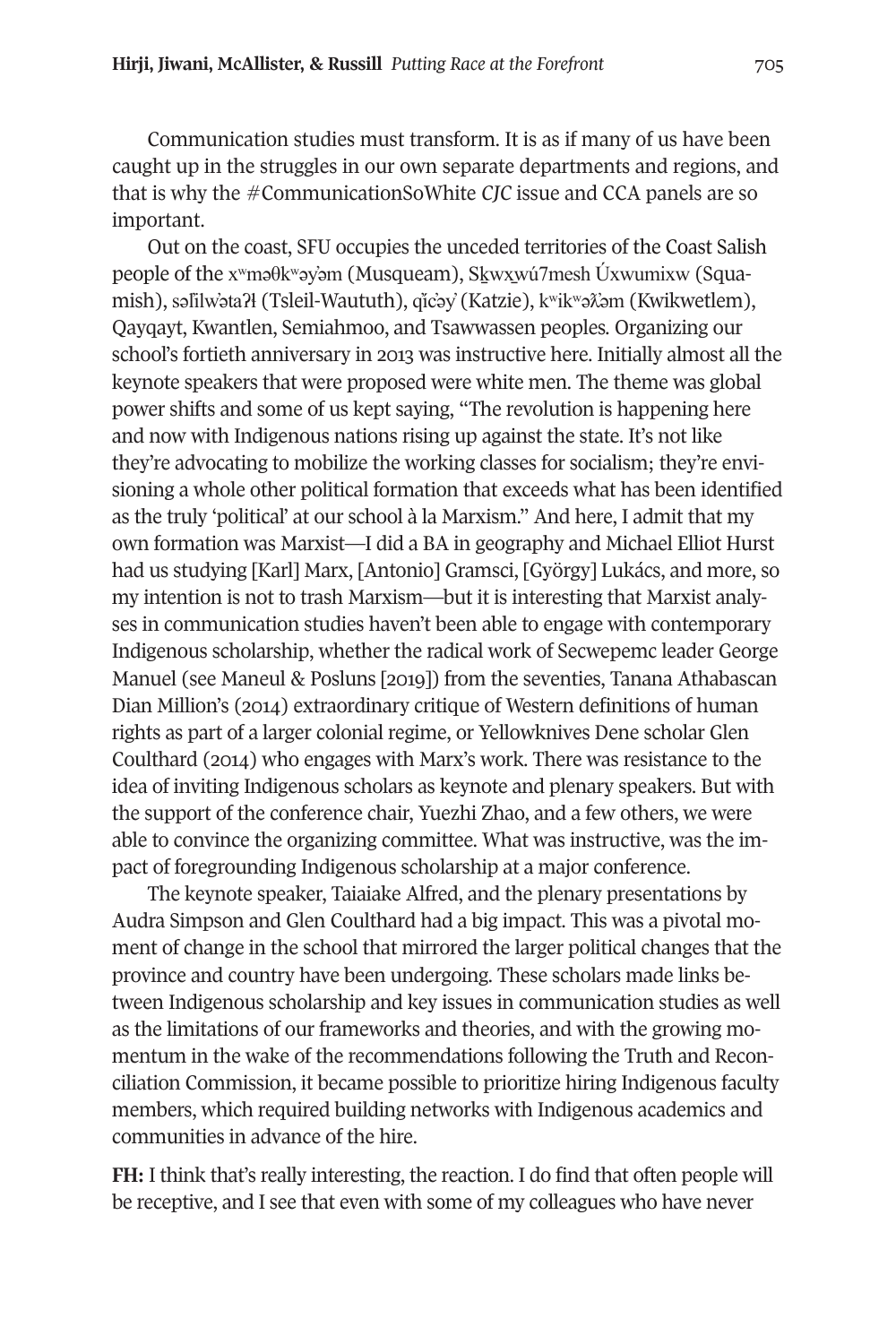really thought about race before, that now they are trying. It's a struggle, of course, because I always say the greatest barrier for all of us is not knowing what we don't know.

I struggle with this too, even though I study race and religion. You know we had this whole discussion before we put out our call for papers for our special issue. Is it IBPOC or is it BIPOC? What's the latest term? I was going back and forth with a couple of my colleagues because I wanted to make sure we don't offend anyone. What's acceptable?

But what I was going to say is I find it interesting when you look at that Alhassan (2007) piece and, honestly, I don't remember reading it back in 2007. I could be mistaken. But I find it interesting that nobody really has been talking about it, and I'm so glad Yasmin incorporated it into this piece. People are talking more now about reimagining the canon or doing away with the canon, but it seems to me that what Alhassan is talking about is so fundamental and challenges so fundamentally the way in which we imagine who has authoritative voices.

When I look at what graduate students are writing on, you know, it's still [Michel] Foucault, and it's still all of these people who are seen as foundational in the field, like the big names in political economy and cultural studies. But I find it so interesting that many people probably have never read that Alhassan (2007) and never considered it very critically, that we always fall back on this idea that there can only be a few voices that are authoritative. That was one thing I was going to say.

The other was: I'm really struggling with the fact that as someone born in Canada who is very middle class at this point in my life, I don't think I've experienced what Kirsten and Yasmin have in many ways. My path was different. I came into the field a bit later, I had people like Yasmin that I could ask to serve on my committee, I studied under Karim Karim, so I had an MA seminar, a PhD seminar, led by a scholar talking about very diverse figures. So I'm struggling on the one hand: How do you figure out where your privilege ends and where you also have these issues of being marginalized? And how does that compare?

I feel sometimes the conversation about racism and colonialism is one where only some people have experienced trauma or difference or marginalization and others are not allowed to talk about it. You can see the ways in which universities bounce between these poles: for example, one year a university proclaims that it's very interested in Indigeneity but in another year it's very interested in anti-Black racism, and we won't talk about other forms of discrimination that don't fit that year's agenda. I think certainly as someone who may be a non-threatening figure, I've probably benefitted in some ways, right, from these multicultural policies where I embody a safe diversity. But I'm really struggling with this sort of categorization of people who are postcolonial and people who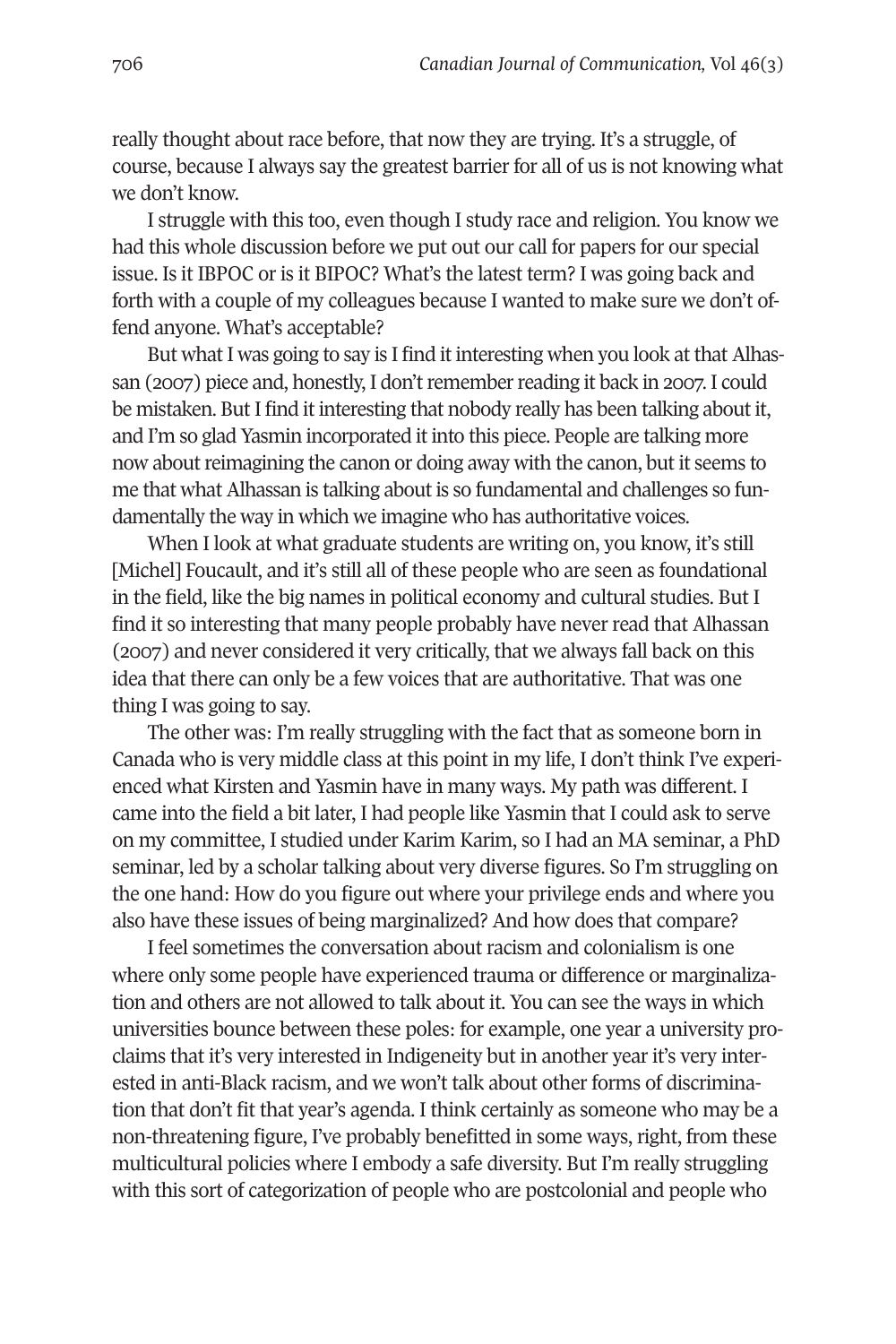do critical race and people who do X, because what I've found is that nobody embodies any of these things very cleanly.

### **YJ:** No.

**FH:** I'm finding a lot of these conversations very difficult, even in my own community. I was recently on a panel with younger speakers who were saying, "I think it's time that people of South Asian descent confront their racism and recognize that this moment is not about them. It is only about their racism toward others." I tried to intervene, but I don't know if anyone fully understood what I was saying. … You can never just talk about one and not the other, right? Without making excuses for anyone's racism, because of course there are none. I think if you look at people of South Asian descent and the way they've been treated in Canada, and you look at that experience. … I forget who it is—who was it who said that it's natural to pull the ladder up behind you once you feel that you've become established? I think you've got to look at how these patterns work in order to understand the full body of how certain perspectives become marginalized. So anyway those are just some of the things I've been thinking with regard to the [Alhassan (2007) piece].

**YJ:** I have a question, Faiza. The time when you went up against *Maclean's* in response to Mark Steyn's racist depiction of Muslims.

**FH:** Right.

**YJ:** I mean, that was brutal!

**FH:** I'm still traumatized when I think about it.

**YJ:** Exactly.

**FH:** That was horrible.

**YJ:** I think that [is an] experience you need to write about, because seriously, you were singled out, as a brown Muslim woman going up against the white patriarchal establishment. And this is where your expertise was questioned and undermined.

**FH:** Yeah.

**YJ:** And isolated.

**FH:** Yeah. And the worst thing—I mean, there are lots of things I would do differently. I was young, and I didn't even know how to prepare. So I've often reflected on that experience. I said later to a colleague that if I had it all over to do again, I wouldn't have done it because it was so terrible. Even at my own department, I was lucky Karim was director at that time at the School of Journalism and Communication, but there was at least one person who said, "She shouldn't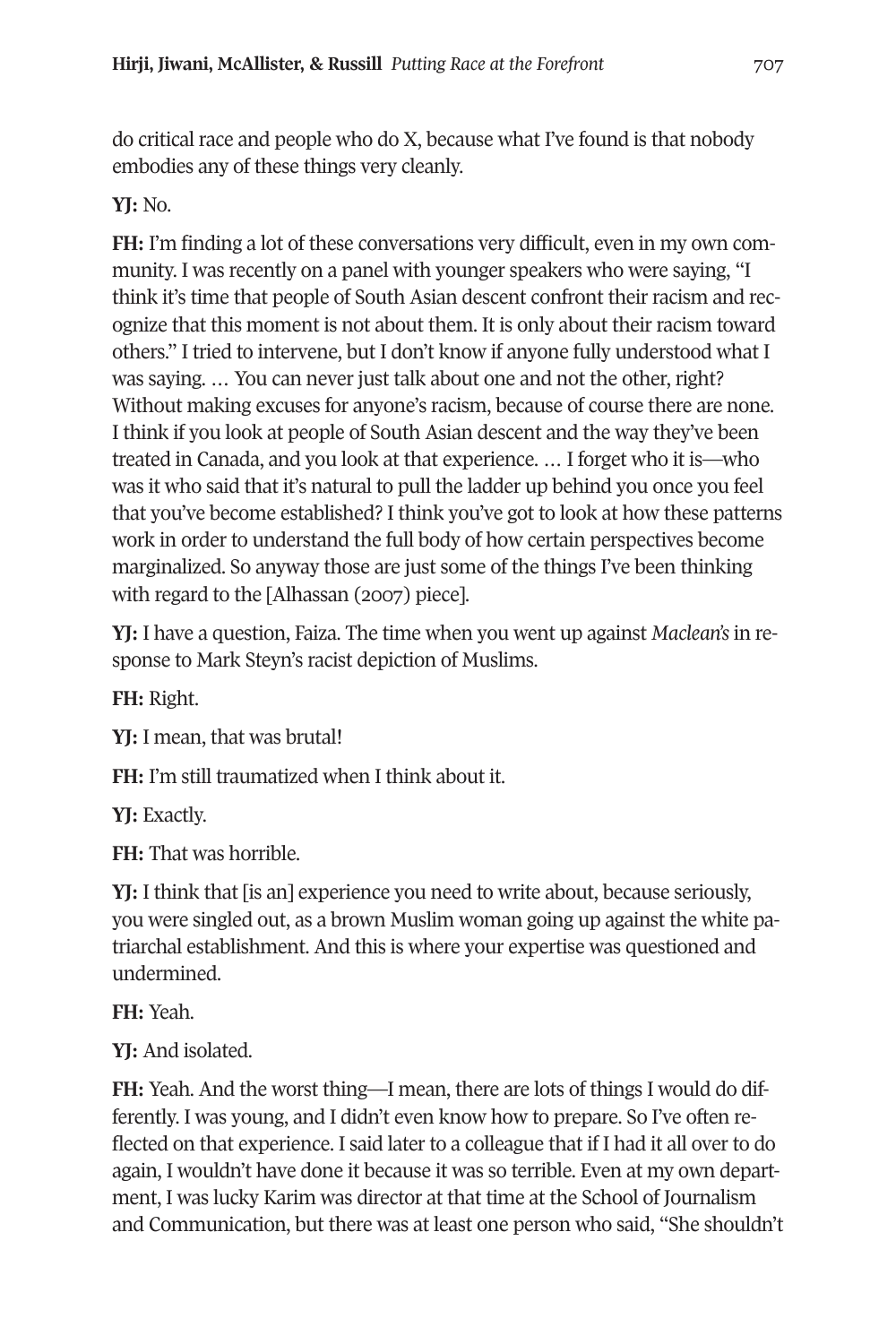have done that, it's an embarrassment, you know, she's misrepresenting journalistic ideals of freedom of speech." And I was totally upset by that whole experience because I was upset that my department didn't entirely support me, I was upset that I felt I had really sort of botched it because I didn't even know how to prepare for something like that, since I'd never done one before.

But at the same time I look back at it now and I think—of course, there are people now who would still dispute this—but I think more strongly now than ever before, clearly Mark Steyn's work embodies hate speech, clearly we see the ways in which these are not just words, right? Words matter. Look at what happened in Québec City. Look at what happened in New Zealand. This is part of the discomfort I have when people say, "Let's only talk about certain kinds of prejudice and only certain kinds of racism, meaning that discriminatory messages and policies are not significant enough to discuss." I remember walking in to teach my class on the morning of what happened in New Zealand and feeling—I can't even explain how I was feeling. I think it was this feeling of not feeling safe and just feeling shocked, still, after all these years of doing work on race and religion and realizing that I was talking to my students about—I was teaching Race, Religion and Media that day—and talking to my students about it and one of my colleagues was there and she wrote to me afterward to say, you know, "I realized how difficult this moment must be for you and I want to empathize with that." And I really appreciate that, but looking out at my students, I don't know that you can really convey these experiences to people, of what it's like to belong to a group that is subject to such hate. And I'm still so stunned by the things that are happening in the world all the time.

Communication studies is particularly a very interesting field because, you know, there are certain humanities fields that are attacked as being out of touch with the real world but communication studies for me is all about the real world. It's nothing but the real world. What we do discursively—I think we see this more and more with Donald Trump, right? How did Donald Trump become president? It's all about the words, which is shocking but anyway … we could talk about that all day.

But yeah, it's interesting and my colleague Dilyana Mincheva actually is writing now about that whole Mark Steyn issue because she also does work on Islam and media. And I had said to her, "We need to talk about that because I can't get past the trauma of that moment of realizing that it wasn't just rightwingers who hated me but even in my department people were saying, you know … ."

**YJ:** I do wish you would write about it! You know, the reason I brought that up is because I think oftentimes people don't recognize—people have different definitions of racism, and I have defined racism as a form of power but also a kind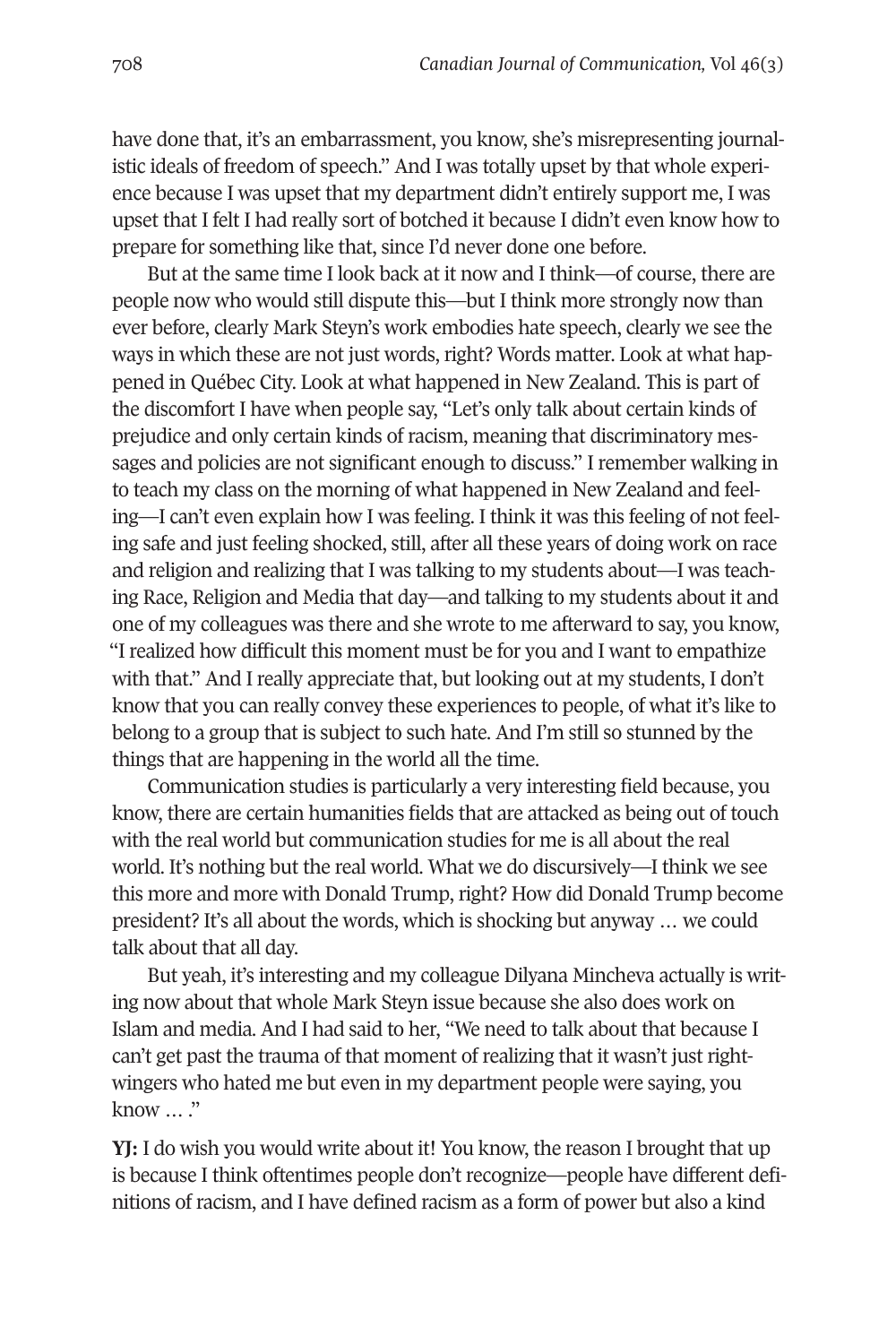of violence. So it is violence. And so how does violence actually work? What does violence communicate in terms of power? And that's a place where you were violently violated. Horrible.

**FH:** For a long time people would Google my name and that was the first thing they'd find.

**YJ:** And you were bitter and that's the thing because it is the power that accompanies that, right? So if we were to think about racism, sexism, homophobia, all of these things as sort of conduits for power, then I think we would be able to better understand how racism functions.

**KM:** Faiza and Yasmin, what you're saying is really important. We can narrowly focus on particular, say, violent events that have direct consequences for our communities but ignore how the larger structures operate, which Yasmin, I know you in particular have already critiqued. For instance, while there is a need to examine the impact of Japanese Canadian internment camps from a community perspective, once the camps become reified as a dark chapter in Canada's past, which is arguably one of the outcomes of the 1988 state apology and redress settlement, it becomes a safe way to talk about racism. And if the racism that Japanese Canadians underwent is not connected [to] (even if differentiated from) ongoing structures of racism and colonialism, it becomes irrelevant. For many groups dealing with racism now, in fact, the internment has become passé. But in terms of the different forms of racism and how they continue to work across the generations (Japanese Canadians are witnessing how the state's elimination plan is unfolding now as we increasingly gravitate away from community life without regulations and policies)—I think this is where communication studies comes in—how does this deracination operate discursively not only through laws but through discourses aimed at managing undesirable racial difference? Discursively now, what is at play, beyond explicitly racist laws that contribute to the continuation of our elimination? Here it is important to consider the way that the community and many community organizations are now replicating multicultural discourses, trying to please the government, [to] position themselves around power: this is how the internalization of racism works.

Again, how does racism work? It isn't just through bad images. It has different forms, whether or not someone has violently assaulted us—which is obviously horrific and life-deforming/threatening and community-deforming/ threatening. Each of us in different ways are examining these forms of racism and colonialism, which constitute bodies, populations, and also the possibilities for resistance and what are ethical ways of being in relation to others, the world, and so on. And as you pointed out, Faiza, racism and colonialism operate also at